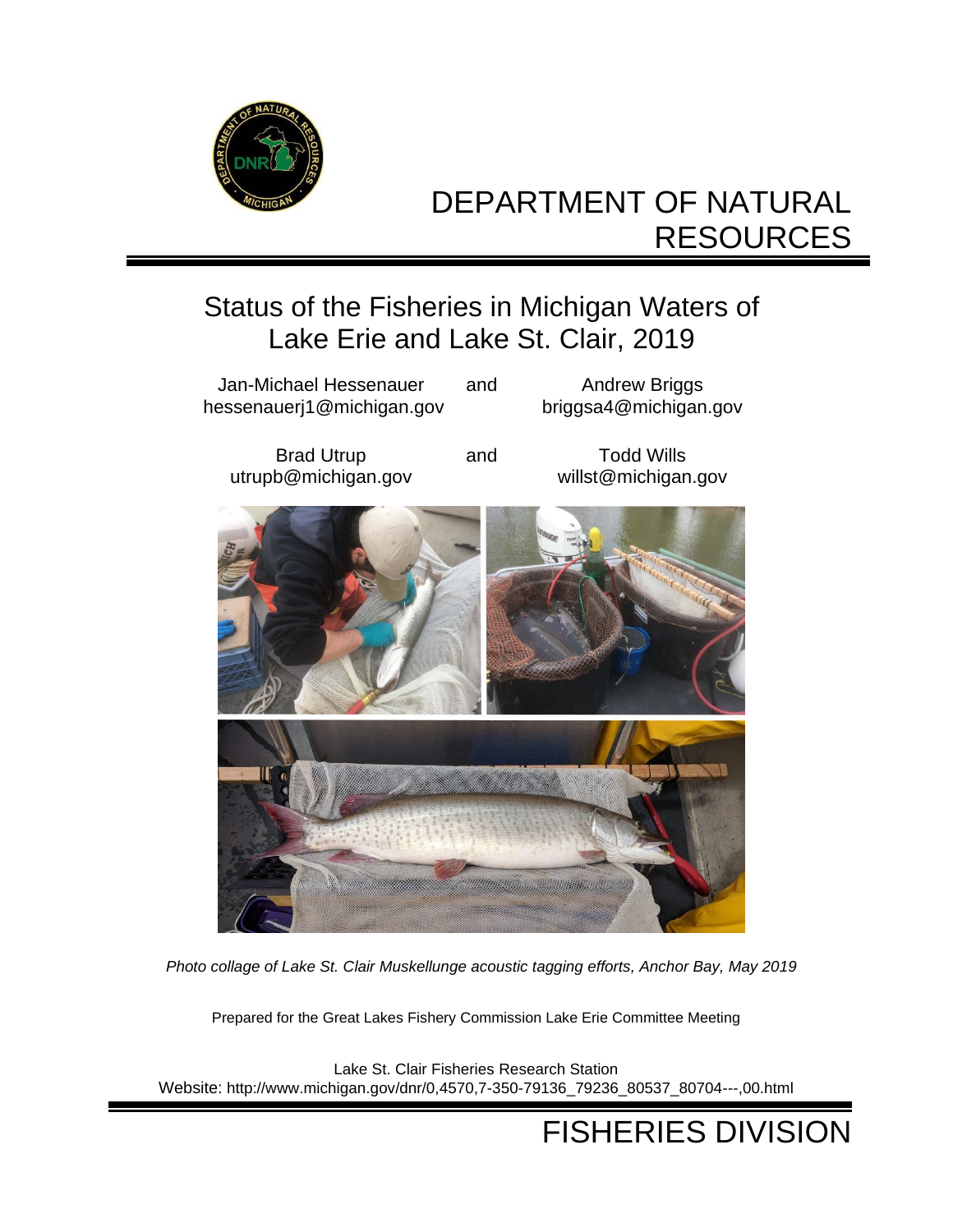## **Highlights for 2019**

 The purpose of this report is to provide an update on the status of the fisheries in the Great Lakes and connecting waters of Southeast Michigan. Sources of information used in compiling this report include creel surveys, charter boat reports, an angler diary program, the Michigan Department of Natural Resources (MDNR) Master Angler program, commercial fishery records, and fisheries survey results. Some of the highlights described in detail include:

- • Recreational anglers spent over 583,000-hours fishing the Michigan waters of Lake Erie and Lake St. Clair in 2019, taking 112,000 total trips
- • The 2019 Lake Erie Walleye year class as assessed by the August trawl survey was the largest in our survey time series, which started in 2014
- • Lake Erie Walleye harvest by non-charter anglers was the second highest on record since 2006, following the 12-year record high in 2018
- • The 2019 Yellow Perch fishery in Lake Erie was challenging, with very low harvest rates in both the non-charter recreational boat fishery and the charter fishery
- total length, while 2/3 of fish were over 17 inches in total length • Nearly 1 in 10 Smallmouth Bass captured on Lake St. Clair during fishery surveys was over 20 inches in
- • A total of 18 Muskellunge were tagged with acoustic tags in Anchor Bay of Lake St. Clair; angler partners assisted in collecting 16 of these fish for tagging
- • Station personnel handled 147 Lake Sturgeon from the St. Clair River and Lake St. Clair; these fish averaged nearly 50 inches in total length

## **About the Lake St. Clair Fisheries Research Station**

 The Lake St. Clair Fisheries Research Station is a unit of the Research Section of the MDNR Fisheries Division. The station conducts research and stock assessment on fish populations of Lake Erie, the St. Clair-Detroit River System (St. Clair River, Lake St. Clair and the Detroit River), and Saginaw Bay. Results of this work are instrumental in fisheries management decisions affecting these waters. The station works closely with MDNR joint projects with other state and federal partner agencies, local units of government, non- government organizations, academic institutions, Restoration (SFR) Act dollars provide support for the majority of the station's assessment activities. The SFR Program provides grant funds to restore and better manage America's fishery resources through excise taxes on the purchase of fishing import duties, and interest. More information on the SFR Program can be found at: fisheries managers and routinely collaborates in and stakeholder groups. Federal Aid in Sport Fish equipment, motorboat and small engine fuels, [http://wsfrprograms.fws.gov/Subpages/GrantProg](http://wsfrprograms.fws.gov/Subpages/GrantPrograms/SFR/SFR.htm)  [rams/SFR/SFR.htm.](http://wsfrprograms.fws.gov/Subpages/GrantPrograms/SFR/SFR.htm)

## **Methods Summary**

 The Lake St. Clair Fisheries Research Station collects data on the status of fisheries in Michigan waters of Lake Erie and Lake St. Clair through a variety of methods. Information on angler catch rates, effort, and opinion of Michigan's sport fisheries is collected with angler surveys. An angler survey can be conducted on-site where anglers are interviewed or counted while on the water, or off-site when anglers are interviewed by mail or telephone. On-site methods, also known as creel surveys, have been used extensively by the MDNR on various Michigan waters to estimate angler effort, harvest, and catch. For some types Erie, angler effort and harvest are recorded separately by species. This is referred to as targeted effort or targeted harvest throughout the report, and it allows Fisheries Division to assess how much effort and harvest is invested by anglers who are specifically seeking these two species. In Southeast Michigan, on-site creel survey data are collected each year from the non-charter recreational fishery of Lake Erie. An on-site creel survey was also conducted on Lake St. Clair during 2019. Charter boat harvest, release, and angling effort are also recorded by Lake Erie and St. Clair-Detroit River System charter operators, who are required to report this information to the MDNR on a monthly basis for their activities in the of fish, such as Yellow Perch and Walleye in Lake

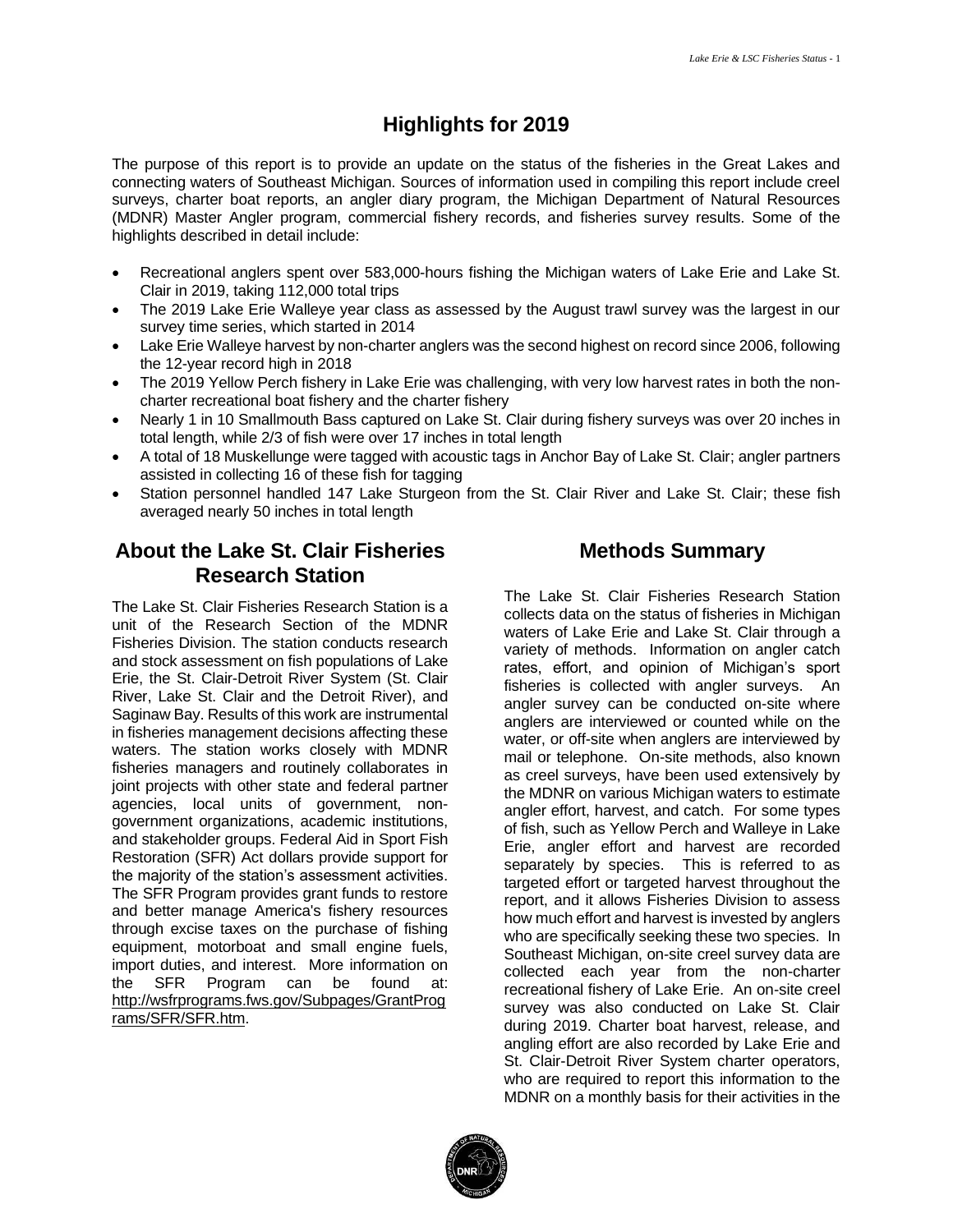American waters of these systems. In 2019 some charter captains began voluntarily reporting their catches in the Canadian waters of the St. Clair- Detroit River system. Reports from Canadian waters represented roughly 15% of the total trips reported from Lake St. Clair and 19% of the total hours fished. Catch rates for key species targeted including Smallmouth Bass and Muskellunge were similar among trips reported in Michigan and Canadian waters. However, in order to retain consistency with past years we only report data submitted from the American waters of the system in this document. Nevertheless, we thank captains providing their catch data regardless of what jurisdiction that they fished, as this provides a much more complete picture of the status of the fishery.

 A voluntary Sport Fishery Diary Program is used to collect catch and effort data for recreational fishing on Lake St. Clair. The program was initiated by the Ontario Ministry of Natural Resources and Forestry (OMNRF) in 1985 to monitor trends in the years later the program was expanded to include other species. The MDNR became involved in the program in 1993. From 1993-2018, the program was a cooperative effort between the OMNRF and MDNR to provide annual estimates of catch rates for the major sport fish species in Lake St. Clair. Starting in 2019 the OMNRF ended their participation, but the MDNR plans to continue the program. The MDNR Master Angler program, established in 1973 to recognize anglers who catch unusually large fish, also provides information on trends in voluntary reports of "trophy" catches throughout the Great Lakes Muskellunge catch rate for Lake St. Clair. Five waters of Southeast Michigan.

 The MDNR conducts several annual assessments using a variety of gear types to target the diverse fish communities present in Lake Erie and the St. Clair-Detroit River System. Since 1978, the Lake St. Clair Fisheries Research Station has fished variable mesh multi-filament gill nets at two fixed (index) locations in western Lake Erie each fall, as part of the interagency Walleye assessment program. We conduct a bottom trawl survey in Lake Erie each August to measure recruitment of important fish species, and forage abundance. Trap nets have been deployed in Anchor Bay of adult fish populations, while juvenile and forage assessed with bottom trawls each spring and fall since 1996. In 2016 a nearshore electrofishing Lake St. Clair each spring since 2002 to sample fish populations in Lake St. Clair have been

 survey was added to better characterize fish Clair where larger vessels cannot operate. A setline survey has been used to monitor the Lake Sturgeon population in the North Channel of the 2013 the MDNR modified its bottom trawl to increase its success in capturing Lake Sturgeon in communities in the nearshore areas of Lake St. St. Clair River each June since 1997; beginning in Lake St. Clair.

## **Lake Erie**

### *Sport Fishery Summary*

 The annual creel survey conducted by the MDNR during 2019 produced an effort estimate of of 208,164 fish (Table 1) for Michigan's Lake Erie non-charter recreational boat fishery. Angling compared to 2018 (2018 effort: 411,581 hours, both angler effort and total harvest in 2019 was driven by the poor Yellow Perch fishery; targeted Yellow Perch effort (57,929 angler hours) and total harvest (48,595 fish) decreased by 58% and 84% Walleye (74%), followed by Yellow Perch (23%) and White Bass (1%). Channel Catfish, White Perch, Freshwater Drum, Smallmouth Bass, Rock Bass, Rainbow Trout, and Northern Pike accounted for the remaining 2% of total harvest. 334,026 angler hours and a total harvest estimate effort and harvest both decreased (Figure 1) 2018 total harvest: 490,372 fish). The decrease in from 2018. Total harvest was mostly comprised of

 a total harvest of 21,935 fish of all species from Michigan waters of Lake Erie during 884 excursions, down substantially from 2018 (40,256 fish during 1,117 excursions). The steep decline reflected the challenging fishing conditions for 2019. Similar to the non-charter recreational boat fishery, Walleye comprised 87% of all fish harvested in the charter fishery. In 2019, Michigan charter boat operators reported Yellow Perch in Michigan waters of Lake Erie in

### *Yellow Perch*

 The difficult Yellow Perch fishery in Lake Erie during 2019 is reflected not only in angler effort and total harvest, but also in the harvest rate, which provides a standardized annual measure of fishery performance. The non-charter recreational boat fishery targeted harvest rate for Yellow Perch decrease from the 2018 targeted harvest rate of in 2019 was 0.84 fish per angler hour, a 63% 2.3 fish per angler hour and the  $2<sup>nd</sup>$  lowest harvest

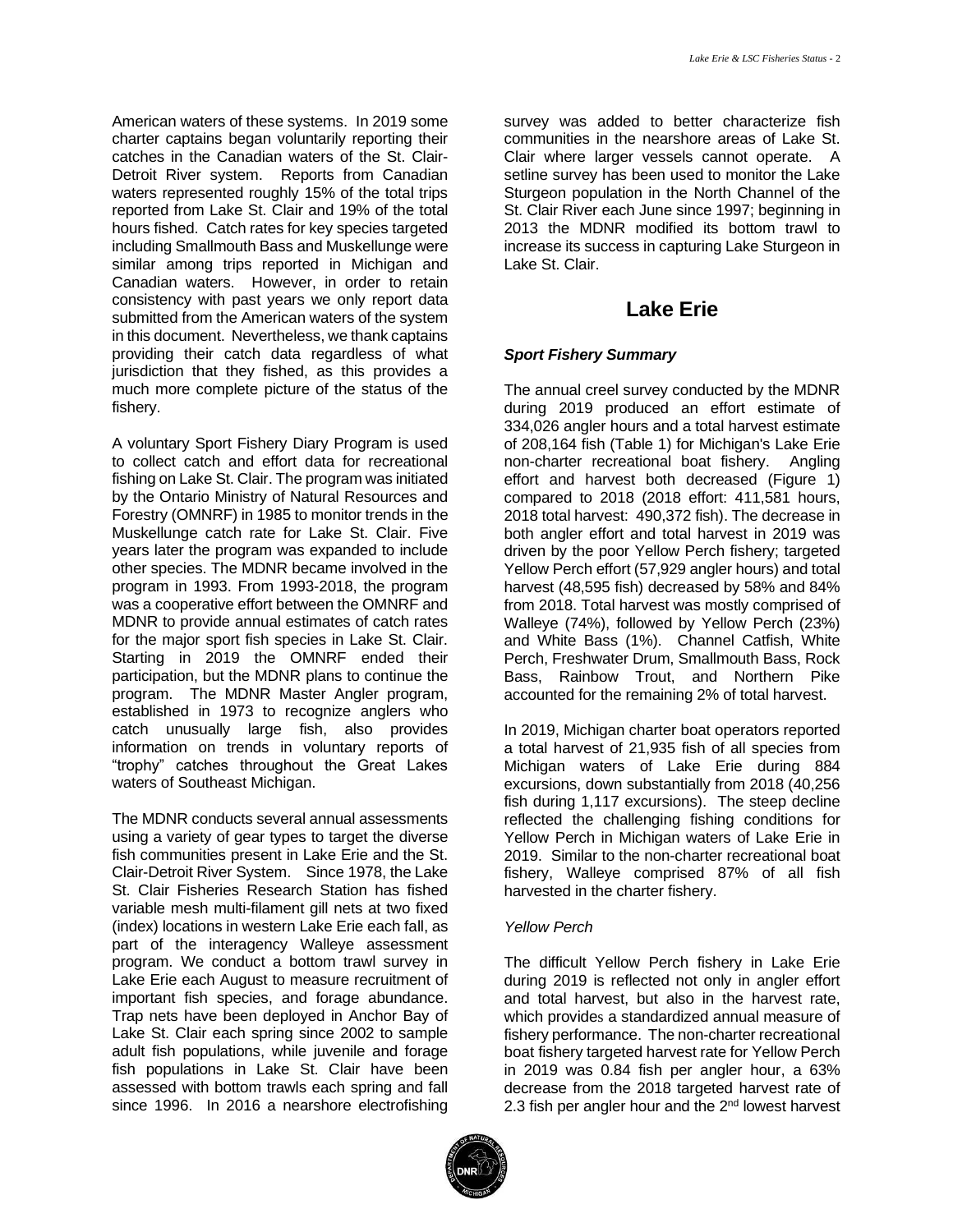rate observed in the 1986-2019 creel survey time charter harvest rate was 1.63 fish per hour, a 60% decrease from 2018 (4.05 fish per hour). Similar results were observed in Ohio waters of Lake Erie's west and central basins, where angler harvest decreased from 41-93% in the west, west 2018. Changes in Yellow Perch abundance do population size of Yellow Perch was projected to central, and east central basins of Lake Erie from 2018 to 2019. For more information on Yellow across Lake Erie, refer to the annual report of the Lake Erie Yellow Perch Task Group which is available on the Great Lakes Fishery series (Figure 2). The targeted Yellow Perch central, and east central basins compared to not explain the poor fishery performance, as the decrease in a smaller proportion (1-13%) than the observed change in harvest in the west, west Perch fishery performance and abundance Commission (GLFC) website: [http://www.glfc.org/lake-erie-committee.php.](http://www.glfc.org/lake-erie-committee.php)

 primarily age- 2-4 fish from the 2015-2017 year classes, which each contributed between 23-27% of the total harvest by age. Age-5 fish from the 2014 year class accounted for 17% of the Yellow Perch harvest, with smaller contributions from age- 1 (2018 year class), age-6 (2013 year class) and age-7 (2012 year class) fish (Figure 3). Average lengths of age- 3-5 Yellow Perch in 2019 were slightly lower than 2018 (Figure 4) but above longterm averages. continues to be successful, as evidenced by young-of-year catch rates in the August bottom trawl survey. During 2019 we captured 611 age-0 catch rate observed since the survey Yellow Perch harvested in the Michigan Lake Erie non-charter recreational boat fishery were Yellow Perch reproduction Yellow Perch per 10-minute tow, the second began in 2014.

### *Walleye*

 While the total harvest and harvest rate of Lake 2018, the fishery remained excellent. A total of 265,330 angler hours were spent harvesting year high of 176,089 Walleye harvested in 2018. angler hour in 2019 was the fifth highest in the rates of the past two years, which include the time series record of 0.67 Walleye per angler hour in Erie Walleye during the 2019 non-charter recreational boat fishery decreased compared to 153,171 Walleye, the second-highest harvest observed since 2006 and only 13% below the 12- The targeted harvest rate of 0.58 Walleye per 1975-2019 time series (Figure 2). The harvest

 2018, have not been observed since the early 1980s and are well above the long-term average of 0.37 Walleye per angler hour for Michigan waters, and 0.43 Walleye per hour for the western and central basins of Lake Erie. Walleye fishing in the Lake Erie charter fishery was also strong; the 2019 charter targeted harvest rate was 1.23 fish per hour, similar to last year (1.22 fish per hour).

 The decrease in Walleye catch-per-unit-effort (CPUE) during the 2019 gill net survey (Figure 5) was due to a lower proportion of fish from the large 2015 year class being represented in the catch, an artifact of the gear's size selectivity towards younger, to be a strong contributor to the fishery as indicated by fishery-dependent data from the creel survey, which showed that age-4 (2015 year class) sport fishery harvest. While slightly lower than 2018, the 2019 gill net catch rate of yearling Walleye remained above average for the second year in a row and is the 4<sup>th</sup> highest yearling CPUE observed since 2004 (Figure 6), when the very strong 2003 year class was sampled as age-1 fish. Age-0 Walleye catch rates from the 2019 trawl the 6-year bottom trawl survey time series), in combination with yearling Walleye catch rates Walleye reproduction in Lake Erie's western basin during recent years. Pending good overwinter fishery in the future. For more information on Walleye fishery performance and abundance across Lake Erie, refer to the annual report of the Lake Erie Walleye Task Group, which is available on the GLFC website: [http://www.glfc.org/lake](http://www.glfc.org/lake-erie-committee.php)smaller individuals (particularly yearlings). Clearly, the 2015 year class continues Walleye comprised 69% of the total non-charter survey (32 fish per 10-minute tow, the highest in from the gill net survey, show continued strong survival, the 2018 and 2019 year classes should be strong contributors to the Lake Erie Walleye [erie-committee.php.](http://www.glfc.org/lake-erie-committee.php)

### *Forage fish*

 A total of 7,282 forage fish representing 14 different species were captured during 8 trawl tows for an average CPUE of 931 fish per 10-minute tow. Young-of-year Yellow Perch had the highest average CPE (611 fish per 10-minute tow). Young- of-year Walleye (32 fish per 10-minute tow), and substantial contributors to the catch. Trout-perch, young-of-year White Bass, Emerald Shiner, of-year White Perch (179 fish per 10-minute tow), Mimic Shiner (64 fish per 10-minute tow), young-Round Goby (11 fish per 10-minute tow) were also Spottail Shiner, Freshwater Drum, Silver Chub,

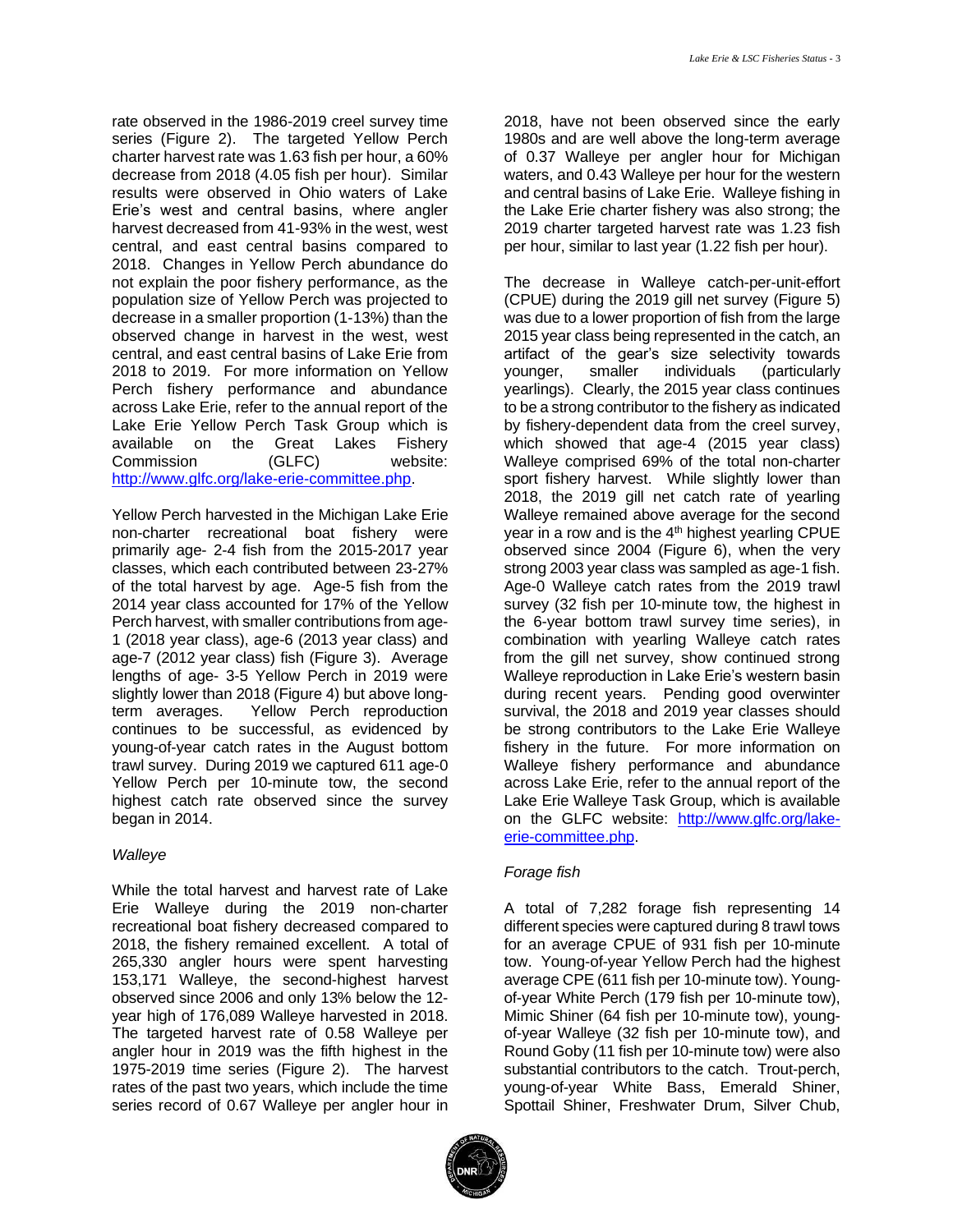Logperch, Channel Catfish, and Gizzard Shad were also captured.

 The 2019 forage catch rate was equal to the median (50<sup>th</sup> percentile) CPUE observed since Michigan's modern-day bottom trawl survey began in 2014. Since this was only the sixth annual trawl survey in recent years, it is difficult to put these catch rates into a broader context for the West Basin of Lake Erie. However, Michigan's young- of-year Walleye CPE paralleled that of the decades-long Ontario and Ohio bottom trawl survey, which also indicated another large Walleye year class in 2019.

#### *Commercial Fishery Summary*

 Since 1979 the commercial fishery in Michigan fish species using seines in the shallow embayments along the shoreline, although a operator fished two active licenses on Lake Erie. The 2019 commercial harvest included 14 types of fish for a total of 328,194 pounds (Table 2). In (12%) accounted for 69% of the total harvest by weight. The 2019 total harvest rebounded slightly waters of Lake Erie has primarily harvested rough small-mesh trap net license has been active since 2006. In 2019, one Michigan commercial fishing combination, Channel Catfish (31%), Goldfish (13%), White Bass (12%), and Common Carp from 2018 (307,128 total lbs).

## **St. Clair River – Lake St. Clair**

### *Sport Fishery Summary*

 Non-charter recreational anglers spent a total of 249,300 hours fishing the Michigan waters of Lake St. Clair in 2019, down roughly 40% from 2018. A total of 40,423 fish were harvested, down 54% from 2018. Walleye accounted for just under half of all fish harvested in 2019.

of all fish harvested in 2019.<br>For the St. Clair-Detroit River System (St. Clair River, Lake St. Clair and Detroit River), charter boat anglers reported a harvest of 28,260 fish of all species from the American waters of the system. Walleye accounted for (89%) of total charter harvest in 2019.

 In 2019, charter boat captains reported a total of 2,524 excursions on the American waters of the St. Clair-Detroit River System, a 13% increase from 2018, which continues a trend of increased charter activity since 2012.

#### *Yellow Perch and Walleye*

 Non-charter recreational anglers harvested a total of 18,141 Walleye and 9,906 Yellow Perch (Table 3) in 2019 from the Michigan waters of Lake St. Clair. Both values were down substantially from decline) but were roughly congruent with the decline in effort observed. 2018 (Walleye ~60% decline; Yellow Perch ~41%

decline in effort observed.<br>Charter anglers harvested a total of 25,311 Walleye from the American waters of the St. Clair- Detroit River system, up 9% from 2018 (23,179 fish harvested). Of these, the vast majority (99%) were taken by charters targeting Walleye, and 73% of total harvest occurred in the Detroit River. The targeted charter catch rate of Walleye was 0.84 fish per hour.

 There are currently no Walleye-specific survey programs taking place in the St. Clair River and Lake St. Clair. However, Walleye continued to be captured at relatively high rates (2.98 per 24-hour 4), down from 2018 and 2017. Nevertheless, this catch rate is slightly above the long-term average from 2002-present (2.31 per 24-hour set). Age-0 Walleye are rarely captured during the fall trawl Lake St. Clair and its tributaries. set) in trap nets in Anchor Bay during 2019 (Table survey, indicating low levels of reproduction from

 Yellow Perch reproductive success as indexed by age-0 catch rate in the fall trawl survey decreased from 2018 and was the lowest observed since 2014 (Figure 7). However, high reproductive recruitment to the adult population in Lake St. Clair. For example, the 2017 age-0 Yellow Perch catch rate in the fall trawls was the second highest since 2010; however, this did not translate to higher catch rates of age-1 fish in the spring 2018 success doesn't necessarily lead to increased trawls (Figure 8).

 Growth of Yellow Perch in Lake St. Clair continues to be below the statewide average. Average length-at-age for Yellow Perch is below the statewide average at all consistently observed ages (age-1 to age-5; Figure 9). Additionally, Yellow Perch growth is lower than it has been historically as seen by average length-at-age estimates from pervious time periods (Figure 9).

 *Black Bass (Smallmouth Bass and Largemouth Bass)* 

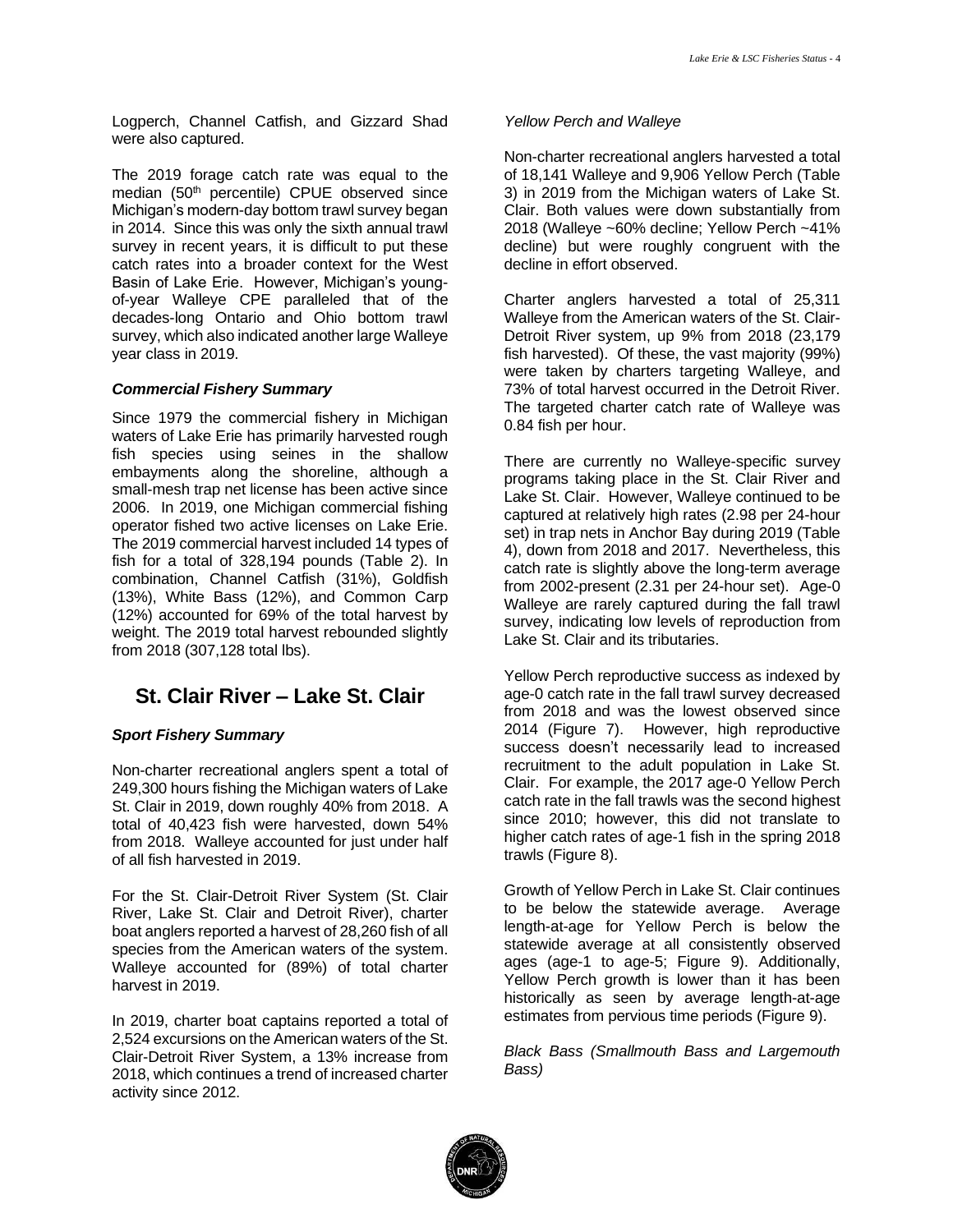Non-charter recreational anglers reported capturing 108,145 Smallmouth Bass in the Michigan waters of Lake St. Clair in 2019. Of these fish, 71,397 legal-sized fish were released and 1,856 legal-sized fish were harvested. Both in comparison to 2018, but again declines were of similar magnitude to the decrease in fishing effort. A total of 58,821 Largemouth Bass were captured by anglers in the Michigan waters of Lake St. Clair in 2019. A total of 13,366 legal-sized fish were released, and 176 legal-sized fish were harvested. Smallmouth Bass release and harvest were down

 Charters targeting Smallmouth Bass in the St. Clair-Detroit River System captured and released 14,539 fish in 2019, virtually unchanged from 2018 resulting in a total release rate of about 96%. Targeted Smallmouth Bass catch rates were 1.42 fish per hour, down slightly from 2018 (1.46 fish (14,600 total). Only 602 fish were harvested, per hour).

 Statistics from the Master Angler program indicate that Lake St. Clair is the premier waterbody in the state for trophy Smallmouth Bass. With 20 entries in the Master Angler program in 2019, Lake St waterbody had 4 total entries and that was the adjoining St. Clair River. Master Angler catches of Smallmouth Bass on Lake St. Clair vary over time (Figure 10) due to a combination of biological, continued strong representation of Lake St. Clair Smallmouth Bass in the statewide Master Angler program is likely a reflection of an abundance of trophy-size Smallmouth Bass in the lake, a high degree of angler effort targeting the species, and widespread practice of catch-and-release among Clair represented 36% of the total Smallmouth Bass entries statewide. The next highest weather, and human-related factors. The Smallmouth Bass anglers.

 the spring 2019 Anchor Bay trap net survey for a catch rate of 3.82 fish per 24-hour set, which was up from last year (2.89 fish per 24-hour set), but per 24-hour set (2002-2019). Of these 343 the remainder being too small to tag. Concurrent additional Smallmouth Bass by electrofishing Bass were sampled, with 58 receiving tags as A total of 343 Smallmouth Bass were captured in slightly below the long term average of 4.16 fish captures, 306 individuals received jaw tags, with with our spring trap net survey, we sampled near the "Mile Roads" area of Lake St. Clair, east of St. Clair Shores. An additional 59 Smallmouth part of this electrofishing effort. Therefore the total sample size for 2019 was 402 Smallmouth

Bass handled, 364 of which were tagged. Valid age estimates were obtained for 389 individuals.

 Analysis of age composition and annual mortality includes individuals from both trap netting and electrofishing efforts pooled together. Year-class relatively uniform; the 2010 year class was most abundant (16% of the catch), but strong contributions by the 2011, 2012, and 2015 year classes were evident as well (range 11-15% of total catch). Smallmouth Bass averaged 17.3 inches in length across the two surveys. We estimated proportional size distributions for inches in total length or larger for this exercise) that is larger than a given threshold. We calculated these values for fish 14, 17, and 20 Smallmouth Bass we caught were 14 inches or were 20 inches or larger (Figure 11). Smallmouth Bass sampled in the Anchor Bay trap net surveys had an average weight of 3.4 lbs (weights are not collected electrofishing). The annual mortality rate was estimated using catch curve analysis, which assumes that the abundance of year classes in a given sample is the annual mortality rate was estimated at 39.8%, maintaining an overall flat trend since 2006 (Figure 12). This suggests no change in Smallmouth Bass mortality has occurred across the time series. contribution to Smallmouth Bass catch was Smallmouth Bass, which can be thought of as the percent of the adult population (considered 8 inches and greater. In 2019, 88% of adult larger, 67% were 17 inches or larger, and 9% related to the population mortality rate. For 2019

the time series.<br>Since 2002, a total of 5,648 Smallmouth Bass captured in survey trap nets in Anchor Bay have been tagged and released. Smallmouth Bass movements appear rather localized, with nearly all date coming from the Michigan waters of Lake St. Clair. The northernmost Smallmouth Bass tag recovery has been from the Port Huron area of the St. Clair River, and the southernmost recovery came from the Oak Harbor area in Ohio waters of Lake Erie. On average, recaptured Smallmouth Bass tagged during 2002-2019 traveled less than 6 mi (9.7 km) from the Anchor Bay tagging site. the Smallmouth Bass tag recoveries reported to

 In 2019, Michigan tagged a total of 306 Smallmouth Bass with non-reward jaw tags in Anchor Bay of Lake St. Clair. A total of 18 non- reward tags placed on Smallmouth Bass in 2019 were recovered by anglers for a single-season reporting rate of 5.8%.

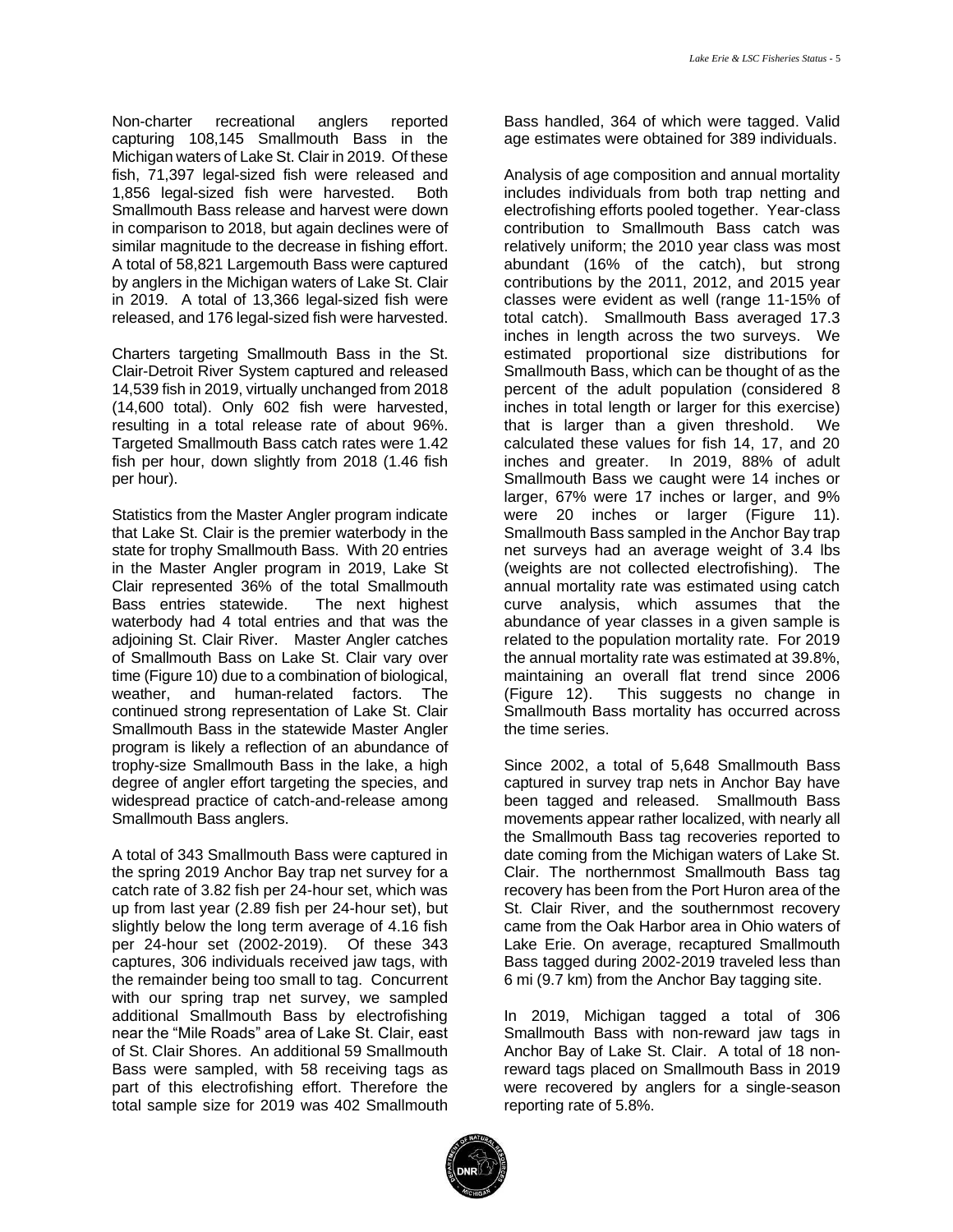A total of three of the 58 non-reward tags placed on Smallmouth Bass in the Mile Roads area during 2019 were recovered by anglers for a single season reporting rate of 5.1%, nearly identical to the reporting rate in Anchor Bay. Similar reporting rates suggest that, all else being equal, angling pressure for Smallmouth Bass is likely similar in Anchor Bay and along the Mile Roads area of Lake St. Clair. Like tagged Anchor bay fish, recaptured Smallmouth Bass that were jaw-tagged during 2016-2019 did not travel far, ranging an average of 5.0 mi (8.0 km) from the Mile Roads tagging site.

 Recruitment of age-0 Smallmouth Bass as indexed by our August Lake St. Clair trawl survey was down slightly to 2.2 age-0 Smallmouth Bass Smallmouth Bass per acre trawled). The average size of age-0 recruits, which is a critical indicator inches). While monitoring of age-0 Smallmouth Bass abundance is a useful indicator of summer compensatory effects are known to occur for is not necessarily correlated with high abundance of adults in the future. per acre trawled (Figure 13; 2018 value: 2.3 of overwinter survival, was 2.9 inches, slightly below the long-term average (1996-2019 average age-0 Smallmouth Bass length: 3.1 conditions and nesting success, strong Smallmouth Bass, such that year class strength

of adults in the future.<br>Generally, few Largemouth Bass are captured during spring trap netting in Anchor Bay, and 2019 was no exception with eight individuals sampled. in total length, with weights ranging from 0.6 to 2.3 These eight fish ranged from 10.4 to 15.8 inches lbs.

 During the fall nearshore electrofishing survey 254 Largemouth Bass of all sizes were captured (1.6 to 18.1 inches). Total catch rates of Largemouth Bass have varied from 17.4 fish per 10-minutes of shocking in 2016 to a low of 7.7 fish per 10- minutes of shocking in 2017. The average catch rate of Largemouth Bass was 9.8 fish per 10- minutes of shocking in 2019. The size structure of Largemouth Bass indicated many large, cropping at the legal harvest size. Moving forward the nearshore survey will provide a strong basis for evaluating change in size structure and recruitment of Largemouth Bass in Lake St. Clair. catchable-size individuals, and no apparent

*Northern Pike and Muskellunge* 

 fish reported harvested from the Detroit River. 2018 was the first year of mandatory harvest reporting of Muskellunge in the State of Michigan, hours In 2019 five Muskellunge were reported harvested from Lake St. Clair, with 4 additional and five Muskellunge were registered as harvested from Lake St. Clair that year. Anglers are reminded to report harvested Muskellunge within 24 hours by visiting <http://www.michigan.gov/registerfish>or calling 1- 844-345-3474.

 A total of 2,163 Muskellunge were captured by non-charter recreational anglers in the Michigan waters of Lake St. Clair in 2019. Of these, 824 legal-sized fish were estimated released. A total of 4,011 Northern Pike were estimated captured 3,024 were estimated released and 186 were estimated harvested. in the Michigan waters of Lake St. Clair, of which

estimated harvested.<br>Charter captains reported a total catch of 647 two fish harvested. Charter targeted catch rates Muskellunge in 2019 throughout the American waters of the St. Clair – Detroit River System, with were 0.08 fish per angler hour.

 Muskellunge catch rates derived from the Sport Fishery Diary Program on Lake St. Clair improved through the late 1980's and early 1990's, but were more variable in the 2000's. In 2019, the catch rate showed a small decrease from the previous year (Figure 14). The observed Muskellunge catch rates for 2019 continues a pattern of increased variability in catch rates over the past 17 years. Efforts are in place in 2020 to increase the number of Muskie anglers in the Angler Diary program, which we hope will provide more consistency in Muskie catch rate reporting.

 Lake St. Clair continued to dominate the statewide Master Angler entries for Muskellunge in 2019 with 19 of the 31 total entries (61%). Another six fish were entered from the adjoining St. Clair and Detroit rivers. This year was the first decline in entries since 2011 (Figure 15), though there has been a general decline in Muskellunge entries since the peak in 2001. We suspect this is largely a reflection of waning interest in submitting Master Angler entries for Muskellunge less than 50 inches in length, which has become a local benchmark for "trophy" status for Muskellunge from the St. Clair- Detroit River System. By all accounts, the Muskellunge population continues to provide excellent fishing opportunities.

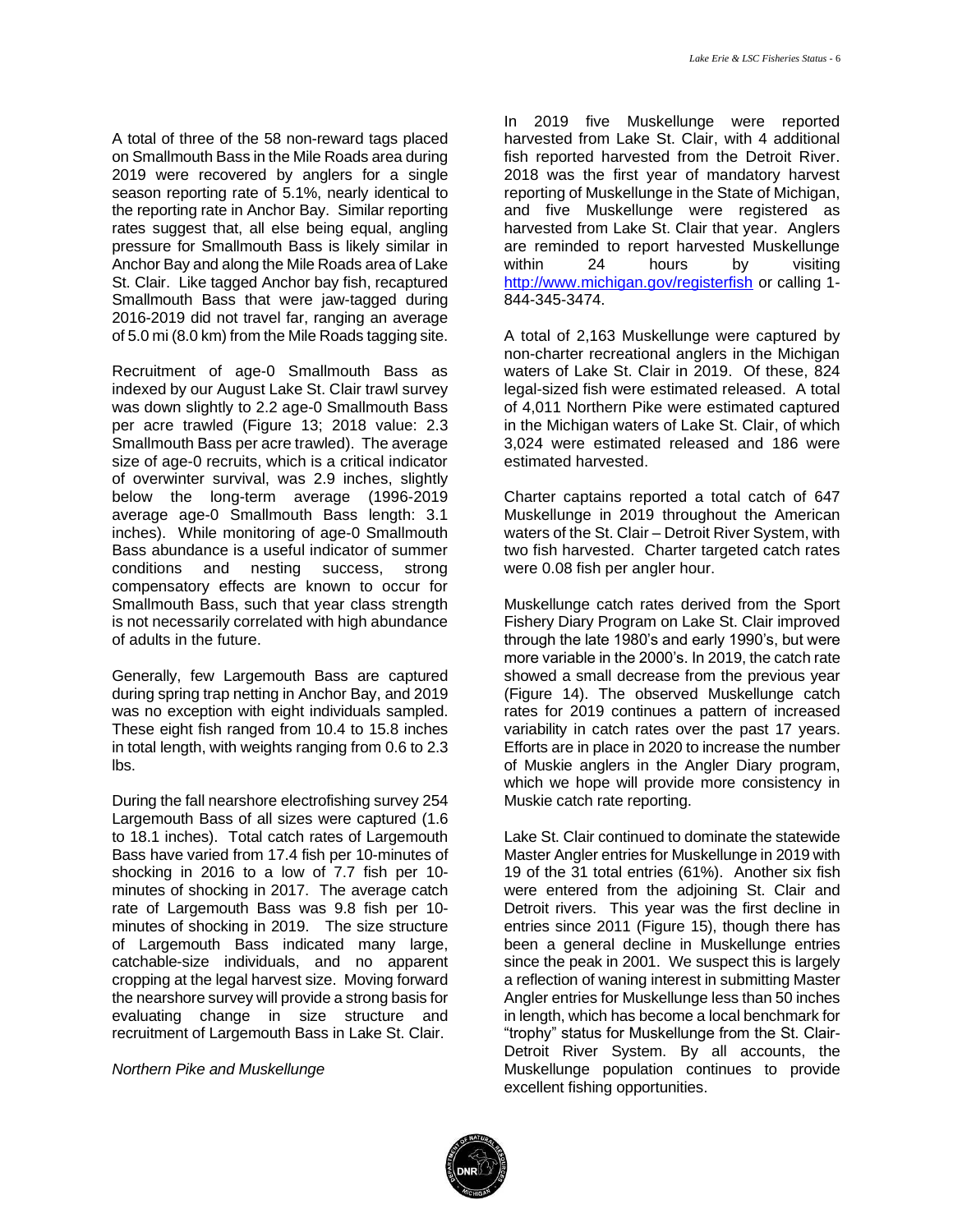Two Muskellunge were captured during our 2019 Anchor Bay trap net survey, continuing a trend of decreased gear effectiveness observed in Anchor Bay since 2010. We believe this decline in catch is correlated with increased water clarity, which makes trap nets easier to see and likely increases the ability of Muskellunge to avoid the gear.

 In 2019 we tagged 18 Muskellunge with acoustic telemetry tags. Sixteen of these fish were captured by angler partners before being tagged by MDNR fisheries personnel. Since 2016, 48 Muskellunge have been tagged in the American waters of Lake St. Clair and the Detroit River, with an additional 92 fish tagged by our Canadian counterparts in the Ontario waters of Lake St. Clair. These acoustic telemetry tags have an expected battery life of 7+ years and can be detected by stationary listening stations located throughout the Great Lakes as part of the Great Lakes Acoustic Telemetry Observation System (GLATOS; [https://glatos.glos.us/\)](https://glatos.glos.us/). Since 2016, fish have been logged, revealing substantial movements and use of Lake St. Clair, the Detroit more than 1.1 million detections of these tagged River, and Lake Erie.

 A total of two age-0 Muskellunge were captured shocking. This value was down from 0.10 fish per 10-minutes of shocking in 2018. Over time this annual Muskellunge recruitment index will provide valuable information about the success of Muskellunge spawning, as well as the spatial during our fall nearshore electrofishing survey, for a catch rate of 0.05 fish per 10-minutes of distribution of age-0 Muskellunge within Michigan waters of Lake St. Clair.

 We captured a total of 101 Northern Pike during our spring trap net survey in Anchor Bay. Valid age estimates were obtained for 98 individuals. The majority of the catch was comprised of the 2015 (37%) and 2014 (32%) year classes. 2015 (37%) and 2014 (32%) year classes. Across all individuals captured the average length was 28.7 inches; total length ranged from 20.5 inches to 33.7 inches.

#### *Lake Sturgeon*

 A total of 147 Lake Sturgeon were collected during assessment surveys on Lake St. Clair and the St. Clair River in 2019. Captured Lake Sturgeon averaged 49.7 inches in total length, ranging from 23.0 inches to 72.7 inches. A total of 103 Lake Sturgeon were caught in the St. Clair River during the annual setline survey in June, while 44 fish

 were caught with trawls in Lake St. Clair during August. The length frequency for setline and trawl- captured Lake Sturgeon in 2019 illustrates the higher proportion of large individuals in the trawl reflects a difference in the actual size structure of the Lake Sturgeon population present in the lake during the summer, rather than a product of differences in size bias between the two survey to include small hooks, providing a less biased sample of the Lake Sturgeon population in the St. Clair River. In addition to sampling Lake Sturgeon, each setline is also set with two minnow traps, one attached to each end. These traps target Northern Madtom, a small catfish species that is endangered in the State of Michigan and Province of Ontario. Each trap is baited with earthworms, which experimentation in past years has suggested as being the preferred bait. A total of 44 Northern Madtoms were sampled in 2019. Northern Madtoms have very specific habitat and water quality requirements, making them a sensitive indicator of environmental quality. The high catch rate suggests high quality habitat catch in the lake (Figure 16). We suspect this gear types. Survey setlines were modified in 2002 conditions exist in the St. Clair River at this time.

 A total of 3,449 Lake Sturgeon have been tagged and released in the St. Clair River and Lake St. Sturgeon have been recaptured with survey gear or reported by fishermen. A total of 551 tagged sturgeon have been recovered with survey setlines. One was recovered in a survey trap net in Anchor Bay, one in a survey gill net, and 16 have been recaptured in assessment trawls on Lake St. Clair. Sport anglers have reported 315 recoveries, most from the North Channel of the St. Clair River. Twenty-six recoveries have been reported from the Ontario commercial trap net fishery in southern Lake Huron, approximately 70 km (43.5 mi) from the tag site. Seven recoveries have been made on Clair since 1996. To date, 918 tagged Lake Lake Sturgeon that were found dead from boat strikes or unknown causes.

### *Forage fish community*

 Recent declines of most shiner species in our spring and fall trawling continued in 2019. However, we captured 86.6 Spottail Shiners per rate observed since 2014 (but well below the long- term average). Along with Spottail Shiner, Johnny Darter (24.2 fish per acre trawled) and Round Goby (4.5 fish per acre trawled) were the most acre trawled in our spring trawls, up from 10.9 fish per acre trawled last year and the highest catch

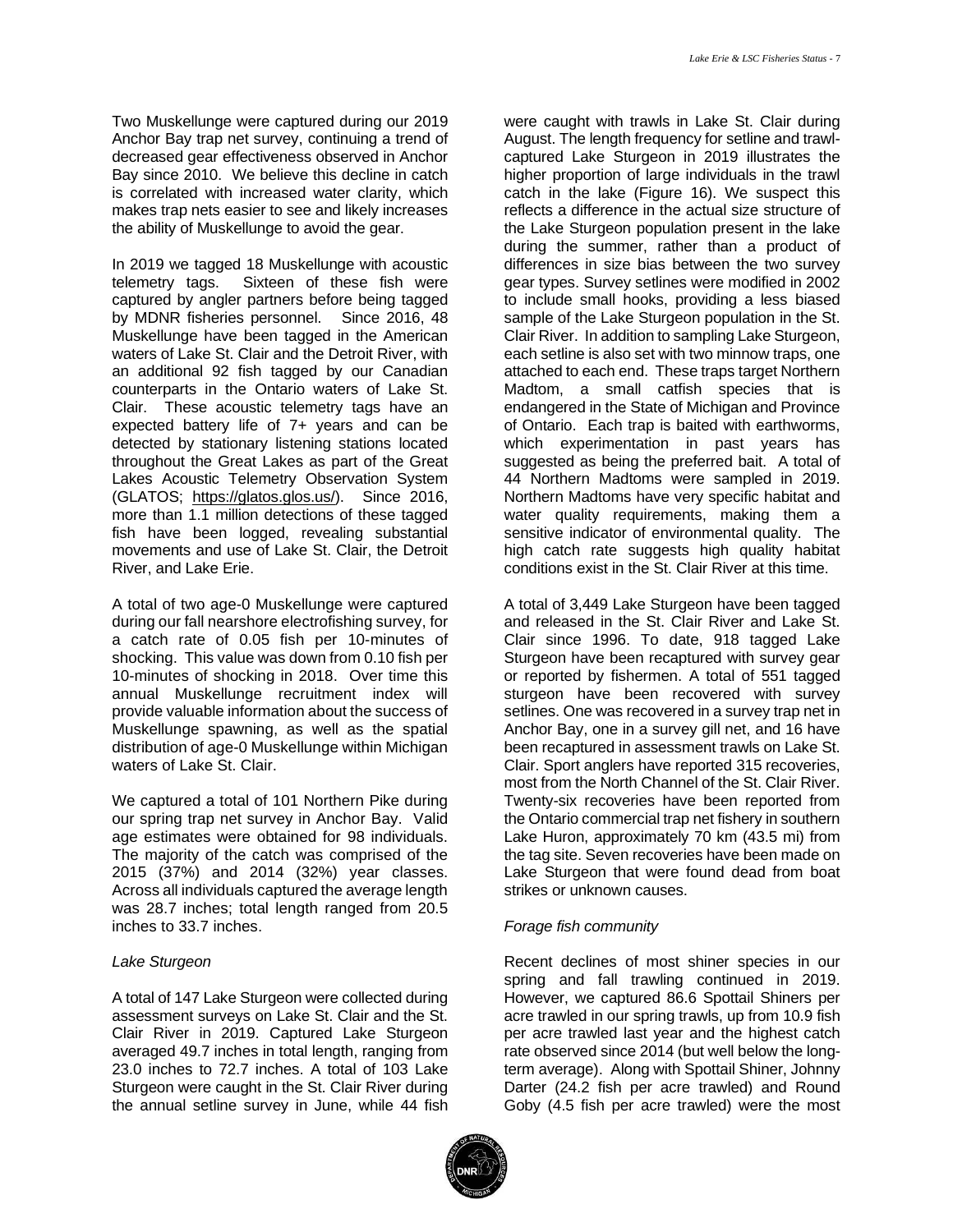common forage-sized fish captured during spring trawls. During our fall trawl survey Spottail Shiner acre trawled) were the most common forage species captured. (38.9 fish per acre trawled), Round Goby (7.7 fish per acre trawled), and Mimic Shiner (6.9 fish per

 Brook Silversides were again the most frequently captured forage-sized fish species during our fall nearshore electrofishing survey (46.3 fish per 10- minute sample period). This value was up from the highest observed across the four-year time frame of the survey. Other key forage species 10-minute sample period), Spottail Shiner (13.1 Shad (14.8 fish per 10-minute sampling period). provides important additional insight into the lake's forage fish community, which can in time be compared to our traditional trawl surveys to provide a more complete picture of the status and trends of Lake St. Clair forage species and their potential availability to sportfish. 2018 (40.5 fish per 10-minute sample period) and captured included Emerald Shiner (29.8 fish per fish per 10-minute sample period), and Gizzard While still new (2019 was the fourth consecutive year of effort), the nearshore electrofishing survey

#### *Commercial Fishery Summary*

 No state regulated commercial fishery exists in the Michigan waters of the St. Clair River or Lake St. Clair.

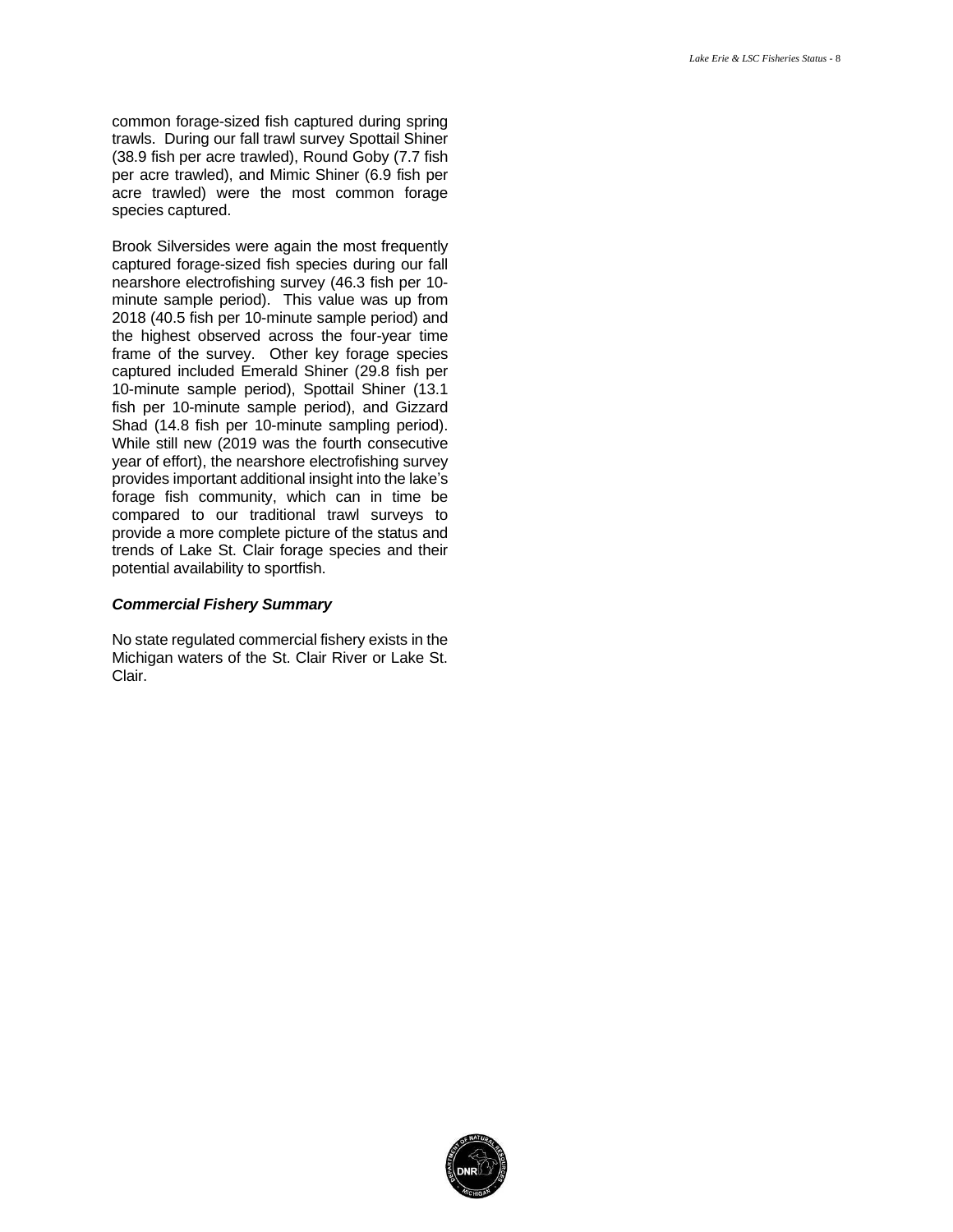<span id="page-9-0"></span>

Figure 1. Estimated harvest and effort for Michigan's Lake Erie sport fishery, 1986-2019.



 Figure 2. Walleye and Yellow Perch targeted harvest rates (fish per hour) for Michigan's Lake Erie sport fishery, 1986-2019.

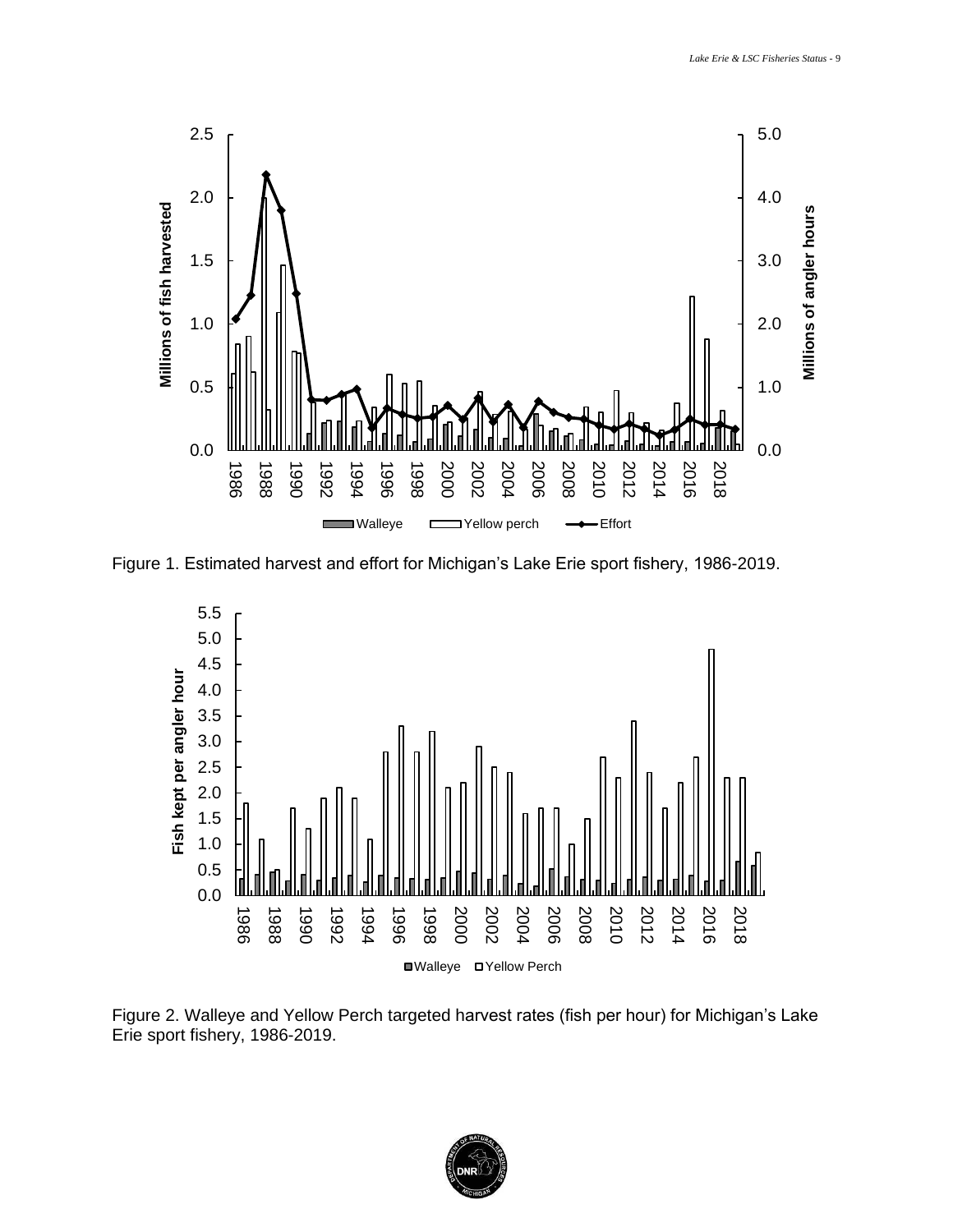

Yellow Perch Walleye

 Figure 3. Year-class contribution to Michigan sport harvest for Yellow Perch and Walleye from Lake Erie in 2019.



 Figure 4. Average length at age for sport-harvested Yellow Perch from Michigan's waters of Lake Erie, 1991-2019.

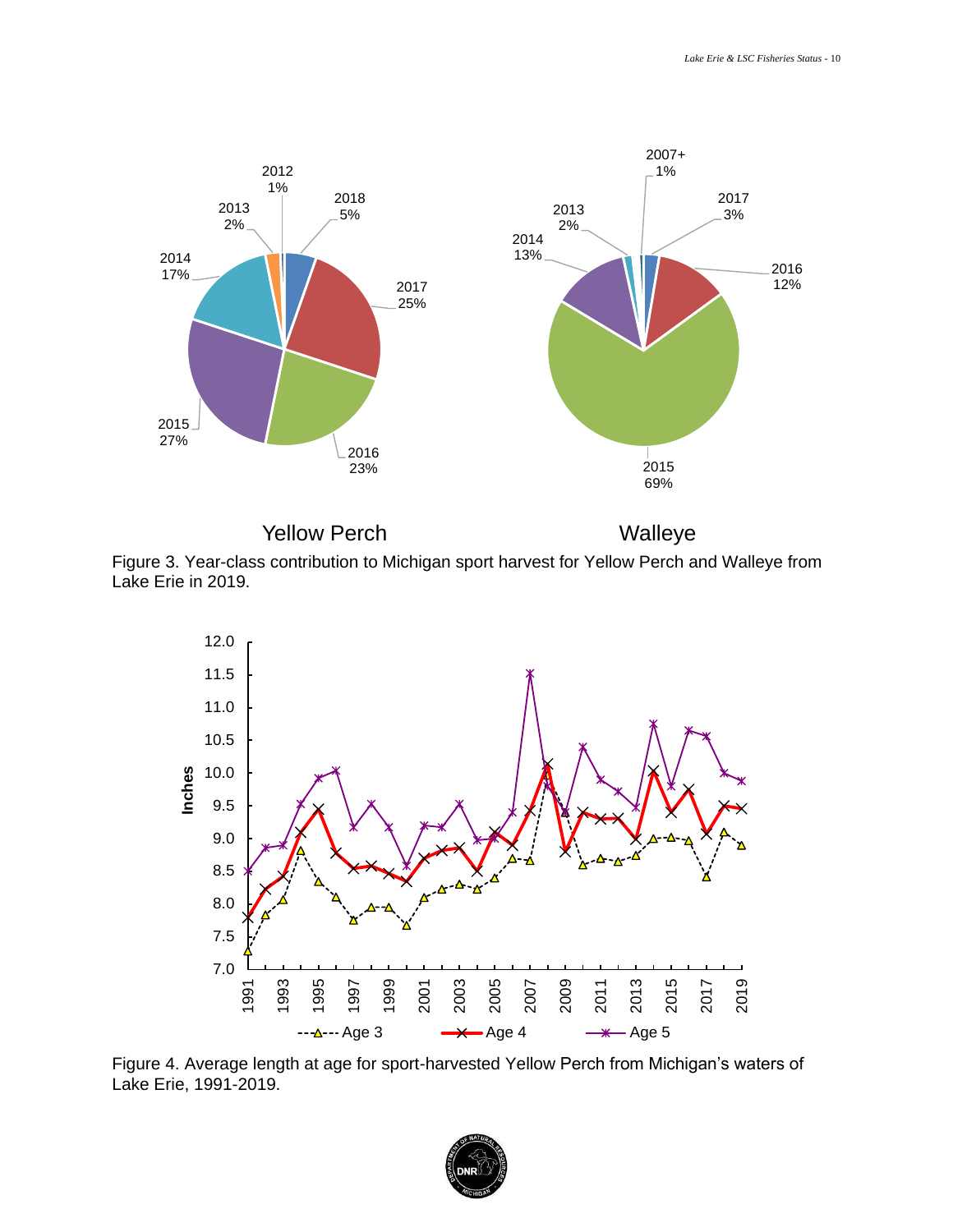

 Figure 5. Average total Walleye catch per unit effort, by year for Michigan Lake Erie index gill nets, 1978-2019. The horizontal line represents the average for the time series.



 Figure 6. Average yearling Walleye catch per unit effort for Michigan Lake Erie index gill nets, 1978-2019. The horizontal line represents the average of the time series.

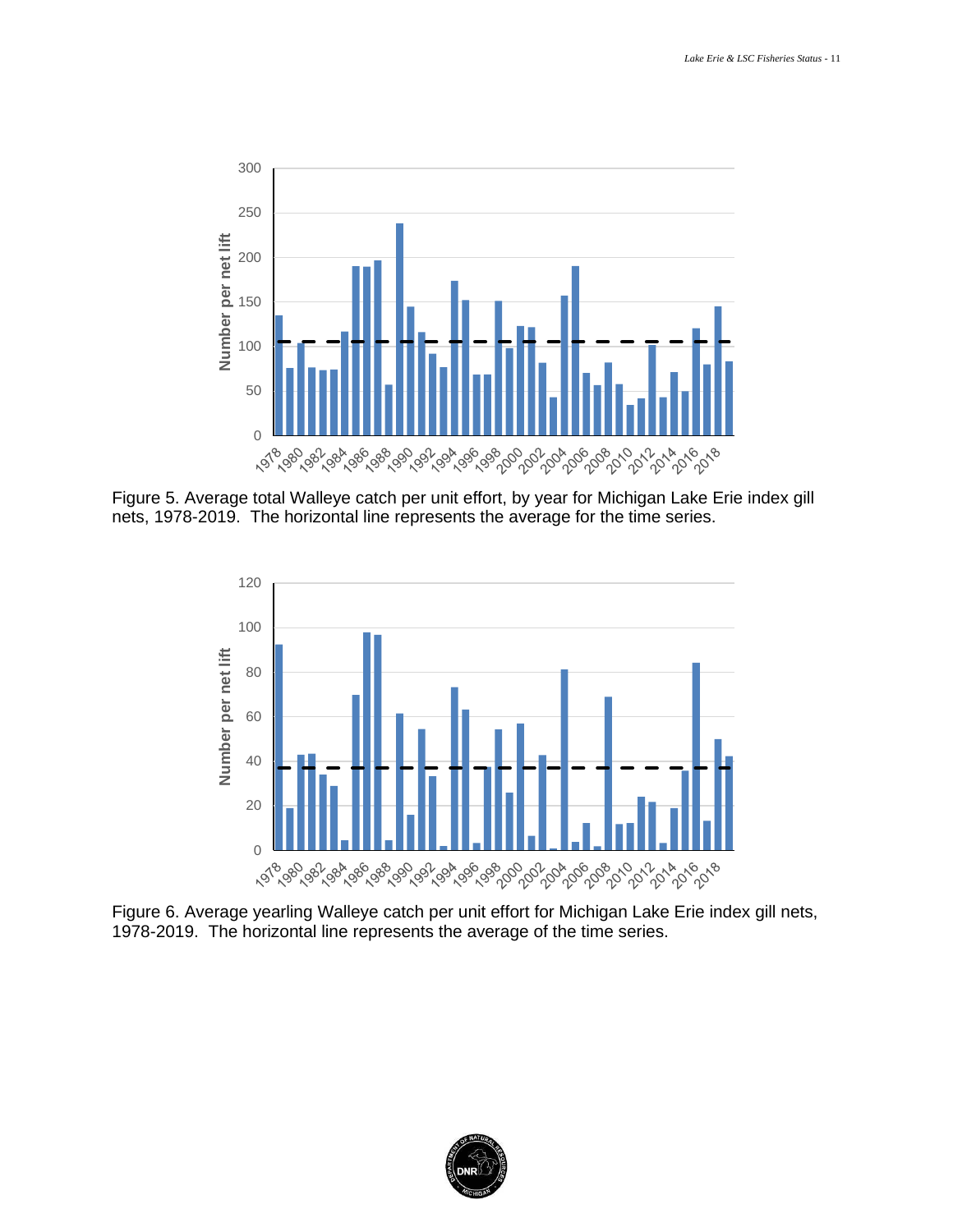

 Figure 7. Year-class strength for Yellow Perch in Lake St. Clair as indicated by fall trawl age 0 catch rates, 1996-2019. Note: no trawling occurred in 2016.



 Figure 8. Strength of Yellow Perch year classes in Lake St. Clair as assessed by June trawls. Note: survey year is year class + 1.

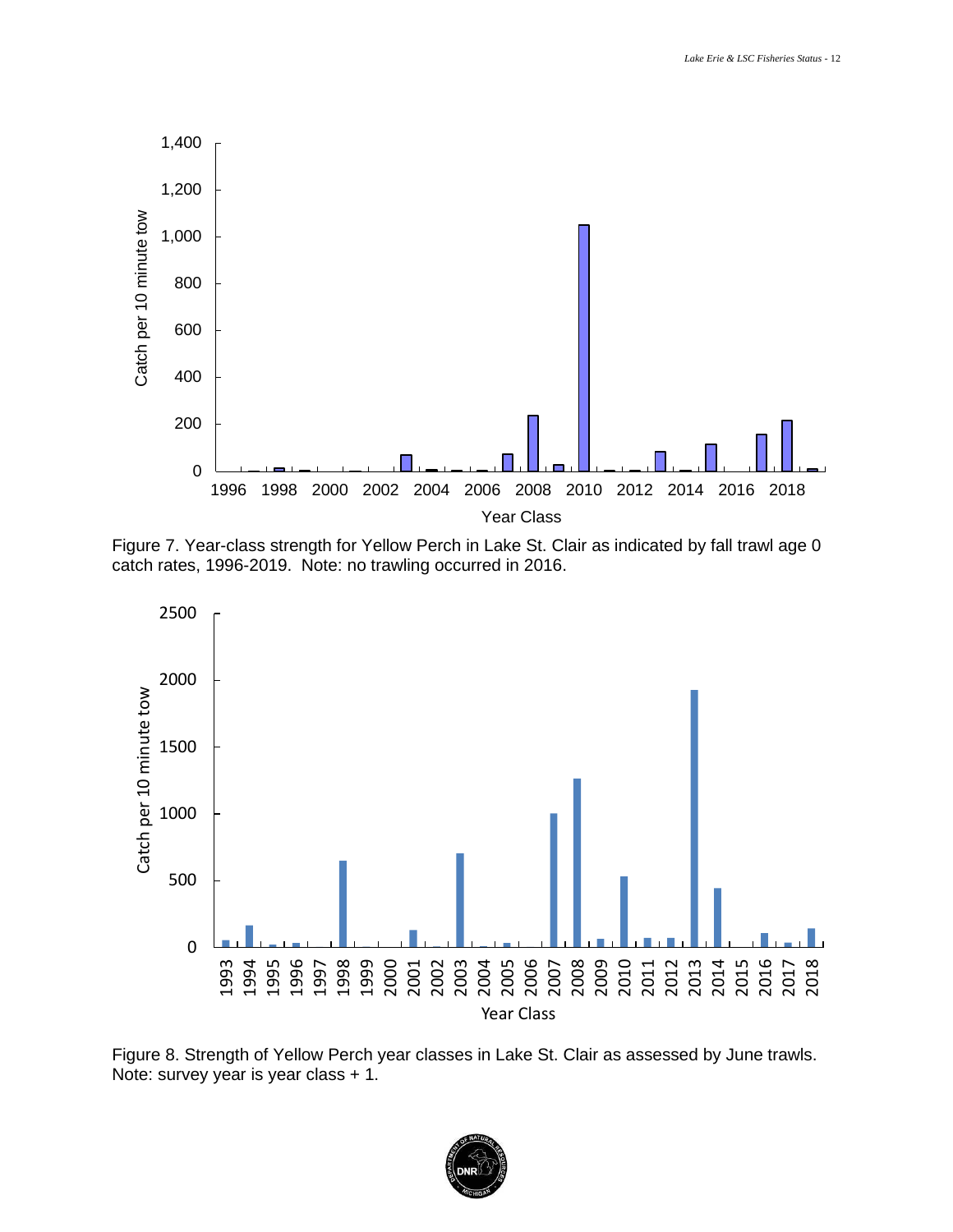

 Figure 9. Average length-at-age for Yellow Perch caught in June trawls on Lake St. Clair over three sampling time periods and compared to the state average and sport-caught Yellow Perch from Michigan waters of Lake Erie.



 Figure 10. Lake St. Clair Smallmouth Bass entered in the Michigan DNR Master Angler Program, 1986-2019.

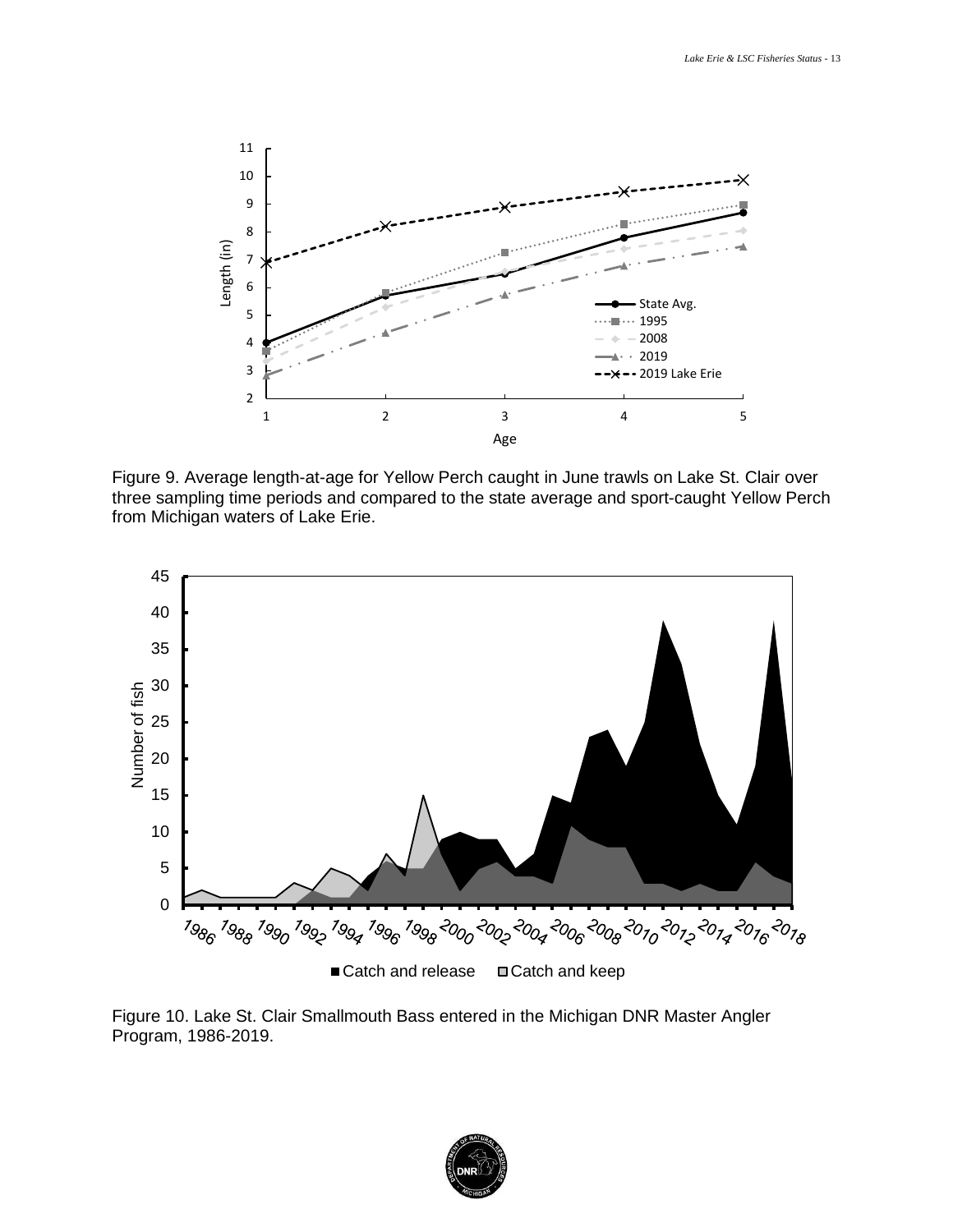

Figure 11. Proportional size distributions of adult Smallmouth Bass for Lake St. Clair, 2002- 2019. Lines represent fish 14-inches and larger (solid black line), 17-inches and larger (double grey line), and 20-inches and larger (dashed black line



Figure 12. Smallmouth Bass annual mortality rates for Lake St. Clair, 2006-2019, estimated from catch curve regression. Black line and points represent estimates, grey lines represent the upper and lower 95% confidence interval.

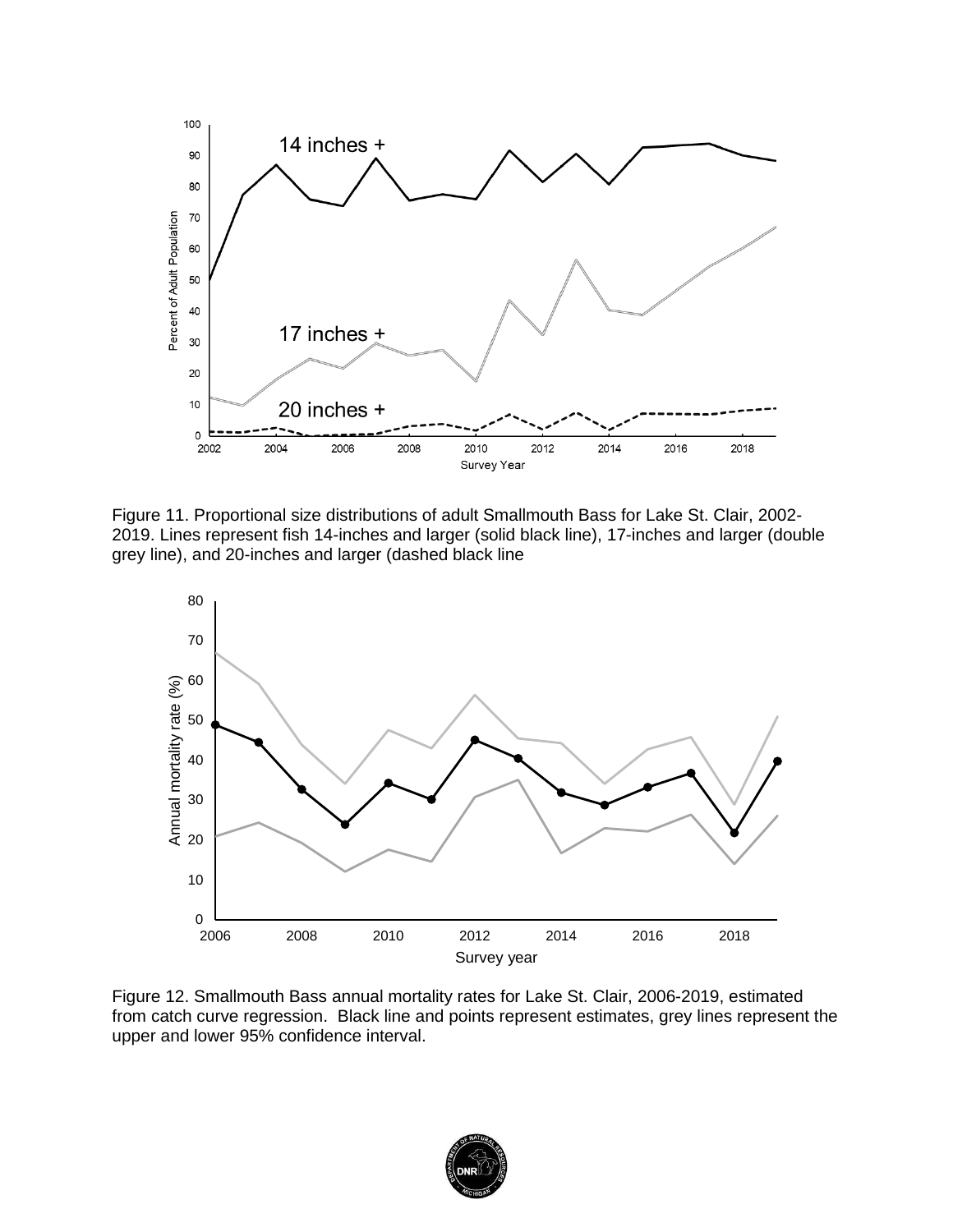

 Figure 13. Year-class strength for Lake St. Clair Smallmouth Bass as indicated by fall age-0 catch rates (bars) and average length (solid line), 1996-2019. Average year class strength indicated by the horizontal dashed line.



Figure 14. Lake St. Clair Muskellunge catch rate from the Angler Diary Program, 1986-2019.

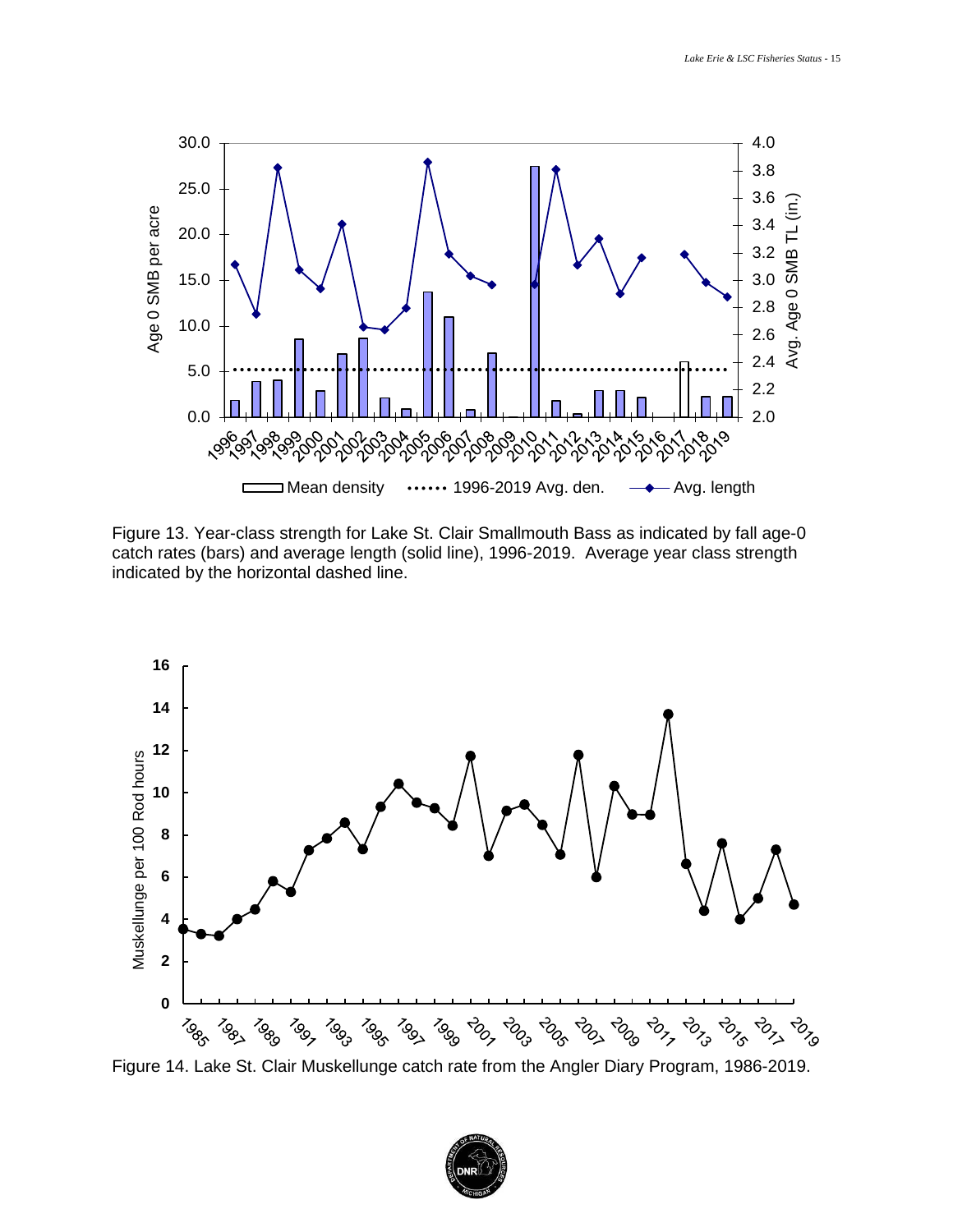

1986-2019.



 Figure 16. Length frequency distribution for Lake Sturgeon caught in 2019 with survey setlines in the St. Clair River (SCR), and bottom trawls in Lake St. Clair (LSC).

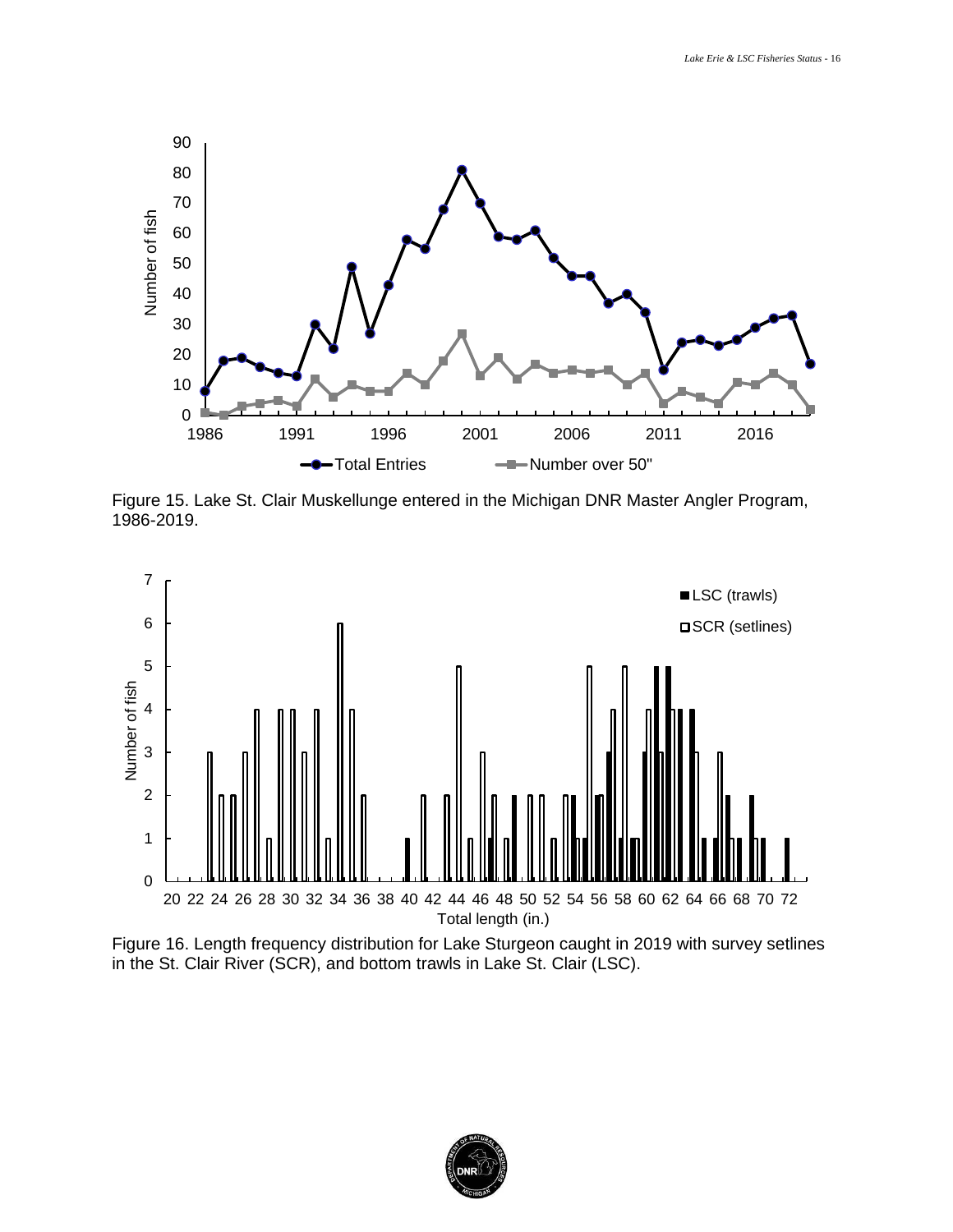Table 1. Estimated harvest, total harvest rate, effort and released catch for Michigan's 2019 applicable.

| Lake Erie non-charter boat fishery. Released numbers represent legal sized fish where<br>applicable. |           |             |        |        |              |        |        |        |         |  |
|------------------------------------------------------------------------------------------------------|-----------|-------------|--------|--------|--------------|--------|--------|--------|---------|--|
|                                                                                                      | Rate      |             |        |        | <b>Month</b> |        |        |        |         |  |
| Species                                                                                              | (fish/hr) | Apr         | May    | Jun    | Jul          | Aug    | Sep    | Oct    | Season  |  |
| <b>HARVEST</b>                                                                                       |           |             |        |        |              |        |        |        |         |  |
| Yellow Perch*                                                                                        | 0.84      | 509         | 898    | 3,838  | 2,232        | 9,576  | 14,845 | 16,697 | 48,595  |  |
| Walleye*                                                                                             | 0.58      | 9,623       | 39,963 | 50,500 | 40,751       | 7,319  | 980    | 4,035  | 153,171 |  |
| Channel<br>Catfish                                                                                   | < 0.01    | 158         | 28     | 307    | 580          | 240    | 347    | 0      | 1,660   |  |
| White Bass                                                                                           | 0.01      | 250         | 1,556  | 356    | 52           | 71     | 19     | 282    | 2,586   |  |
| White Perch                                                                                          | < 0.01    | 0           | 371    | 416    | 462          | 21     | 78     | 0      | 1,348   |  |
| Freshwater<br>Drum                                                                                   | < 0.01    | 0           |        | 26     | 405          | 25     | 103    | 0      | 559     |  |
| Smallmouth<br>Bass                                                                                   | < 0.01    | 0<br>32     |        | 0      | 26           | 0      | 4      | 0      | 62      |  |
| <b>Total Harvest</b>                                                                                 | 0.62      | 10,540      | 42,879 | 55,508 | 44,553       | 17,252 | 16,376 | 21,056 | 208,164 |  |
| <b>EFFORT</b>                                                                                        |           |             |        |        |              |        |        |        |         |  |
| Angler hours                                                                                         |           | 24,700      | 56,655 | 87,072 | 72,964       | 36,715 | 29,084 | 26,836 | 334,026 |  |
| Angler trips                                                                                         |           | 5,367       | 11,477 | 16,959 | 14,969       | 7,661  | 6,149  | 5,418  | 68,000  |  |
| <b>RELEASED</b>                                                                                      |           |             |        |        |              |        |        |        |         |  |
| Yellow Perch*                                                                                        | 0.47      | 18          | 267    | 1,263  | 506          | 4,394  | 11,740 | 8,963  | 27,151  |  |
| Walleye*                                                                                             | 0.03      | 1,851       | 3,483  | 333    | 1,608        | 298    | 161    | 421    | 8,155   |  |
| Largemouth<br><b>Bass</b>                                                                            | 0.02      | 0           | 53     | 1,480  | 1,993        | 638    | 1,269  | 1,329  | 6,762   |  |
| Smallmouth<br>Bass                                                                                   | 0.01      | $\mathbf 0$ | 155    | 306    | 735          | 1,095  | 237    | 440    | 2,968   |  |
| <b>White Bass</b>                                                                                    | 0.19      | 2,758       | 19,319 | 13,455 | 9,776        | 6,149  | 2,655  | 9,096  | 63,208  |  |

\* Indicates that targeted harvest rate was used instead of total harvest rate.

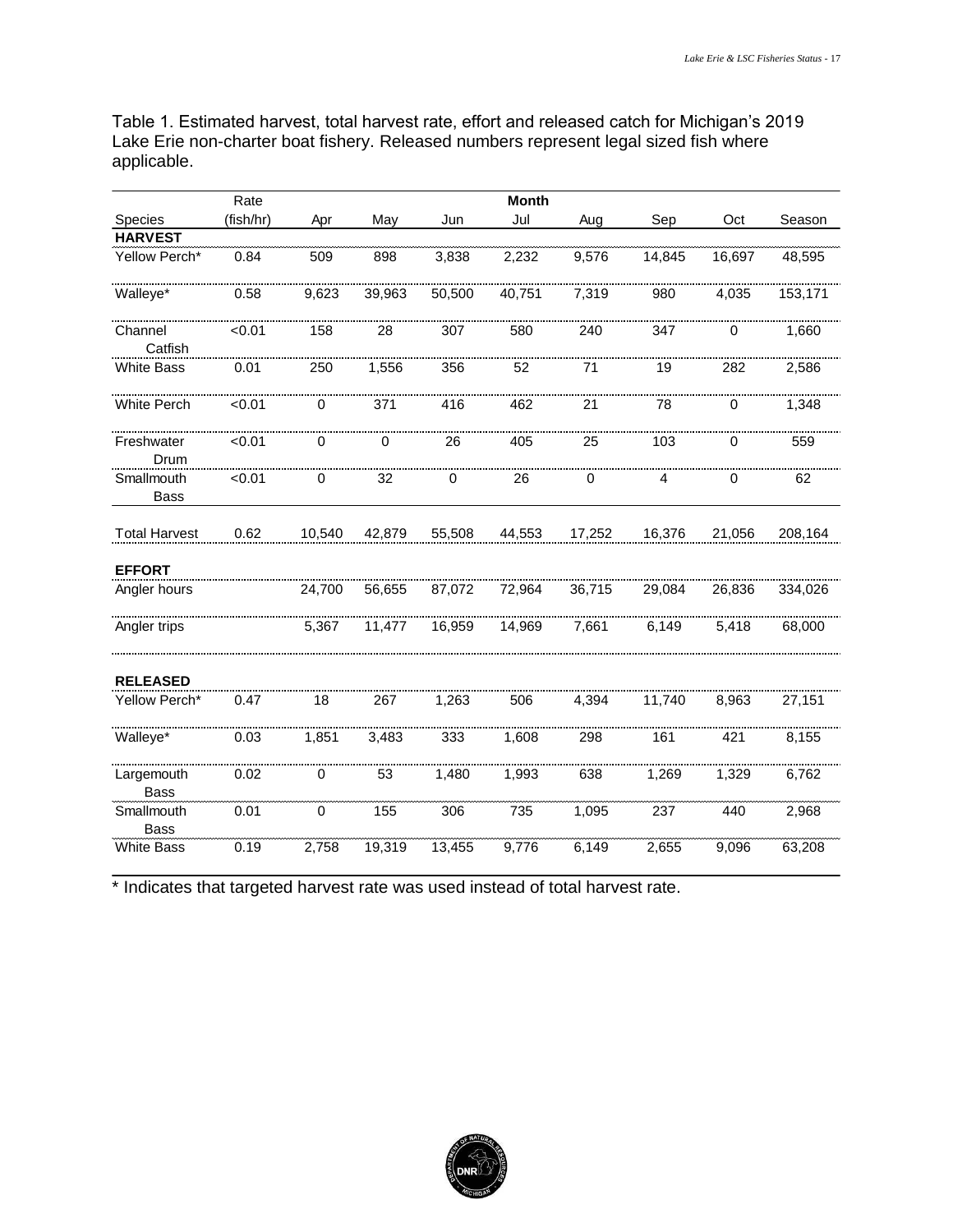| Year               |              | <b>Buffalo</b>              | <b>Bullhead</b> | Common carp        | Channel catfish    | Gizzard shad      | Goldfish         | Quillback         | Freshwater drum   | Sucker                     | White bass        | White perch         | Whitefish                    | <b>Grand Total</b>     |
|--------------------|--------------|-----------------------------|-----------------|--------------------|--------------------|-------------------|------------------|-------------------|-------------------|----------------------------|-------------------|---------------------|------------------------------|------------------------|
|                    | 1982         | 22,474                      | 58              | 676,896            | 20,354             | 76,000            | $\overline{0}$   | 1,430             | 608               | 178                        | 1.742             | $\overline{0}$      | $\overline{0}$               | 799,740                |
|                    | 1983         | 7,837                       | 997             | 622,604            | 28,990             | 665,000           | $\overline{0}$   | 1,510             | 3,555             | 185                        | 12,042            | $\mathsf{O}\xspace$ | $\mathbf{0}$                 | 1,342,720              |
|                    | 1984         | 789                         | 152             | 422,571            | 9,208              | 1,265,200         | $\overline{0}$   | 56,061            | 116               | 44                         | 2,041             | $\overline{0}$      | $\mathbf{0}$                 | 1,756,182              |
|                    | 1985         | 7,885                       | 7,340           | 738,857            | 9,253              | 878,000           | $\overline{0}$   | 80,018            | 905               | 1,378                      | 4,764             | $\overline{0}$      | $\mathbf{0}$                 | 1,728,400              |
|                    | 1986         | 14,732                      | 7,687           | 367,310            | 11,183             | $\overline{0}$    | $\Omega$         | 2,217             | 2,032             | 123                        | 1,397             | $\overline{0}$      | $\mathbf{0}$                 | 406,681                |
|                    | 1987         | 17,814                      | 4,462           | 685,395            | 39,603             | $\overline{0}$    | 551              | 1,062             | 1,825             | 88                         | 4,142             | $\overline{0}$      | $\mathbf{0}$                 | 754,942                |
|                    | 1988         | 9,471                       | 5,421           | 417,365            | 15,208             | $\overline{0}$    | 188              | 1,380             | 1,180             | $\Omega$                   | 1,049             | $\overline{0}$      | $\mathbf{0}$                 | 451,262                |
|                    | 1989         | 19,549                      | 3,572           | 194,320            | 11,481             | $\overline{0}$    | 2,951            | 568               | $\Omega$          | $\Omega$                   | 991               | $\overline{0}$      | $\mathbf{0}$                 | 233,432                |
|                    | 1990         | 40,064                      | 488             | 158,151            | 2,025              | $\overline{0}$    | 877              | $\Omega$          | $\mathbf{0}$      | $\mathbf 0$                | $\mathbf 0$       | $\overline{0}$      | $\mathbf{0}$                 | 201,605                |
|                    | 1991         | $\pmb{0}$                   | 704             | 206,244            | 1,941              | $\overline{0}$    | 466              | 6,894             | $\Omega$          | $\Omega$                   | 19                | $\bf{8}$            | $\mathbf{0}$                 | 216,276                |
|                    | 1992<br>1993 | $\mathbf 0$<br>$\mathbf{0}$ | 444             | 251,365<br>238,805 | 2,929              | 2,845             | 1,025            | 30,204<br>28,175  | 290<br>4,206      | $\mathbf 0$<br>$\mathbf 0$ | 357<br>1,180      | 10<br>$\Omega$      | $\mathbf{0}$<br>$\mathbf{0}$ | 289,469<br>283,258     |
|                    | 1994         | $\pmb{0}$                   | 844<br>659      | 94,662             | 9,152<br>5,760     | 395               | 501<br>111       | 8,930             | 111               | $\mathbf 0$                | 1,819             | $\overline{0}$      | $\mathbf{0}$                 | 114,155                |
|                    | 1995         | $\mathbf 0$                 | 827             | 329,262            | 16,168             | 2,103<br>23       | 517              | 66,013            | 39,673            | 436                        | 1,850             | 64                  | $\mathbf{0}$                 | 454,833                |
|                    | 1996         | 104                         | 828             | 387,671            | 24,969             | 36,996            | 7,138            | 73,662            | 48,218            | 4,286                      | 2,923             | 45                  | $\Omega$                     | 586,840                |
|                    | 1997         | 91,877                      | 744             | 325,433            | 17,936             | 24,494            | 10,497           | 33,937            | 8,823             | 72                         | 7,306             | $\overline{4}$      | $\mathbf{0}$                 | 521,123                |
|                    | 1998         | 15,721                      | 2,139           | 620,015            | 16,573             | 4,988             | 6,862            | 22,990            | 24,507            | 6,180                      | 1,326             | $\Omega$            | $\mathbf{0}$                 | 721,301                |
|                    | 1999         | 25,894                      | 7,050           | 211,055            | 7,561              | 6,200             | $\overline{0}$   | $\mathbf{0}$      | 265               | 1,945                      | 23                | $\overline{0}$      | $\mathbf{0}$                 | 259,993                |
|                    | 2000         | 27,843                      | 1,742           | 313,200            | 14,400             | 4,595             | 3,025            | $\Omega$          | $\Omega$          | $\overline{0}$             | 1,776             | $\overline{0}$      | $\Omega$                     | 366,581                |
|                    | 2001         | 24,393                      | 1,197           | 185,495            | 16,328             | 55                | 8,281            | 310               | 2,935             | $\mathbf 0$                | 492               | $\overline{0}$      | $\mathbf{0}$                 | 239,486                |
|                    | 2002         | 45,367                      | 6,500           | 336,820            | 39,778             | 6,655             | 4,660            | 1,300             | 4,035             | $\mathbf 0$                | 3,810             | $\Omega$            | $\mathbf{0}$                 | 448,925                |
|                    | 2003         | 9,350                       | 900             | 65,020             | 7,890              | $\Omega$          | $\overline{0}$   | 2,150             | $\Omega$          | $\mathbf 0$                | $\mathbf{0}$      | $\overline{0}$      | $\mathbf{0}$                 | 85,310                 |
|                    | 2004         | 18,883                      | 1,650           | 97,380             | 23,600             | 5,120             | $\overline{0}$   | 3,400             | $\Omega$          | 550                        | 1,973             | $\overline{0}$      | $\Omega$                     | 152,556                |
|                    | 2005         | 96,621                      | 5,495           | 319,700            | 15,657             | 14,910            | 78,333           | 1,600             | 331               | 2,390                      | 1,338             | $\Omega$            | $\overline{0}$               | 536,375                |
|                    | 2006         | 85,269                      | 7,277           | 378,123            | 42,931             | 52,382            | 67,171           | 5,030             | 7,876             | 1,410                      | 5,237             | 796                 | 10,693                       | 664,195                |
|                    | 2007         | 215,282                     | 12,536          | 241,356            | 98,979             | 242,695           | 39,140           | 9,900             | 67,072            | 9,712                      | 77,249            | 35,946              | 8,800                        | 1,058,667              |
|                    | 2008         | 142,726                     | 31,969          | 204,881            | 71,385             | 134,008           | 84,361           | 2,257             | 137,304           | 11,244                     | 98,041            | 56,867              | $\mathbf{0}$                 | 975,043                |
|                    | 2009         | 130,295                     | 45,294          | 196,888            | 63,725             | 122,379           | 90,771           | 3,900             | 116,312           | 11,339                     | 96,456            | 34,522              | 9,439                        | 921,320                |
|                    | 2010         | 68,511                      | 47,612          | 191,321            | 64,913             | $\overline{0}$    | 77,550           | 107,037           | 130,533           | 7,919                      | 37,021            | 19,524              | 963                          | 752,904                |
|                    | 2011         | 107,610                     | 57,670          | 401,034            | 138,540            | $\overline{0}$    | 84,857           | 84,727            | 227,873           | 17,435                     | 47,058            | 31,949              | 4,155                        | 1,202,908              |
|                    | 2012<br>2013 | 221,255<br>164,345          | 24,450<br>8,600 | 507,305<br>256,546 | 129,666<br>102,197 | 110,800<br>40,050 | 57,015<br>28,146 | 93,296<br>138,841 | 136,679<br>73,101 | 12,520<br>10,234           | 96,916<br>187,848 | 26,070<br>32,954    | 6,436<br>$\mathbf{0}$        | 1,422,408<br>1,042,862 |
|                    | 2014         | 136,743                     | 7,556           | 353,979            | 117,835            | 31,800            | 34,054           | 70,180            | 81,734            | 1,500                      | 172,126           | 42,646              | $\mathbf{0}$                 | 1,050,153              |
|                    | 2015         | 100,135                     | 26,396          | 227,946            | 144,500            | 50                | 88,791           | 76,203            | 128,510           | 332                        | 179,246           | 53,245              | 267                          | 1,025,621              |
|                    | 2016         | 73,119                      | 29,493          | 187,838            | 155,315            | $\overline{0}$    | 86,818           | 69,213            | 17,282            | 705                        | 166,613           | 35,708              | $\mathbf{0}$                 | 822,104                |
|                    | 2017         | 21,547                      | 16,820          | 46,707             | 81,639             | 40,200            | 28,082           | 25,281            | 9,777             | 120                        | 63,270            | 14,672              | $\overline{0}$               | 348,115                |
|                    | 2018         | 11,182                      | 4,645           | 34,721             | 51,828             | 118,000           | 11,428           | 11,335            | 4,549             | 149                        | 50,444            | 4,747               | 4,100                        | 307,128                |
|                    | 2019         | 24,787                      | 14,713          | 37,876             | 102,491            | 6,427             | 44,273           | 13,288            | 13,909            | 1,990                      | 40,393            | 26,064              | 1,683                        | 32,8194*               |
| <b>Grand Total</b> |              | 1,999,474                   | 396,931         | 11,532,117         | 1,733,891          | 3,892,370         | 948,440          | 1,134,299         | 1,296,126         | 104,464                    | 1,372,278         | 415,841             | 46,536                       | 24,544,873             |

Table 2. Commercial harvest (pounds caught) of selected species from Michigan waters of Lake Erie, 1982-2019.

\*2019 Grand total includes 300 lbs of Bowfin

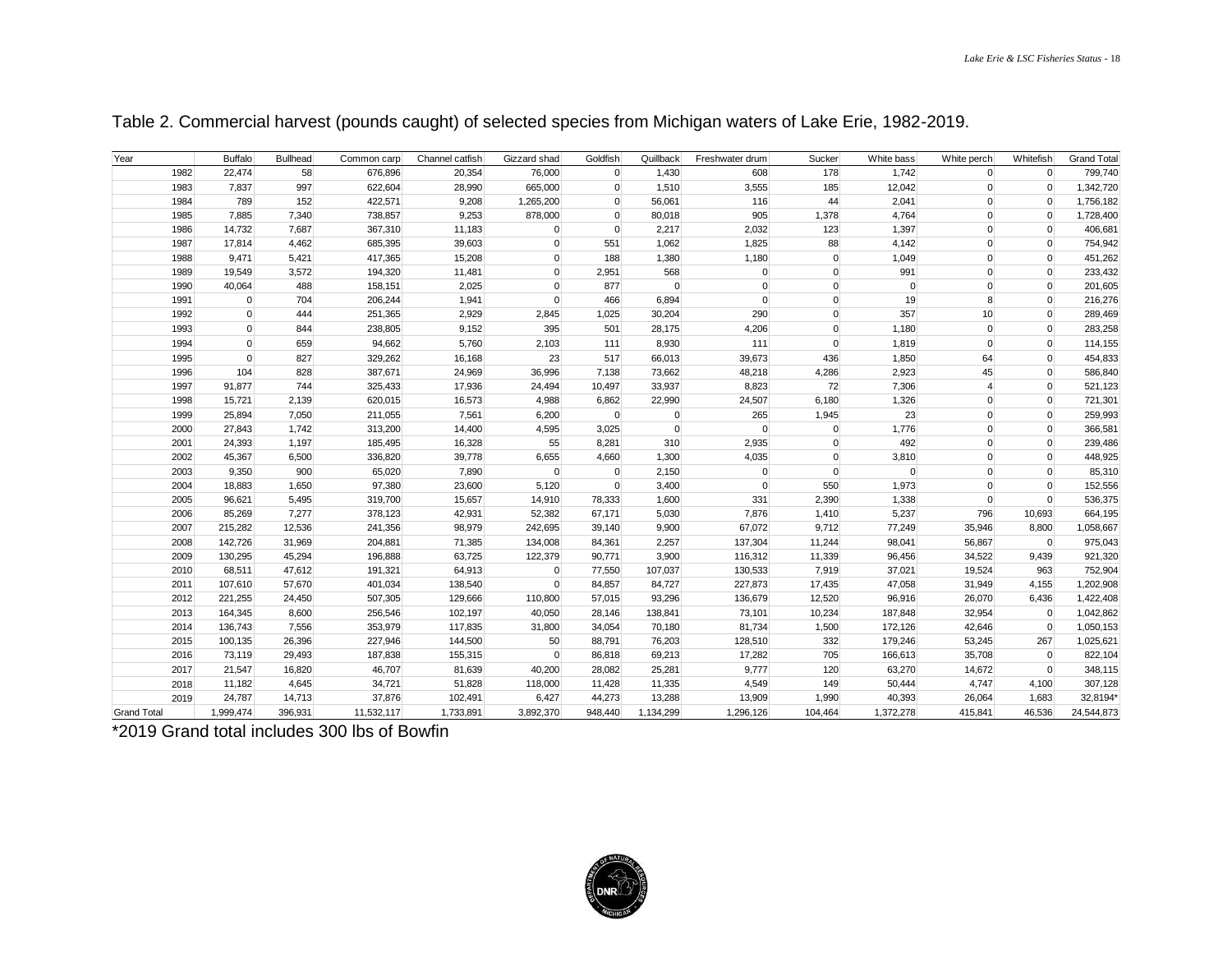Table 3. Estimated harvest, total harvest rate, effort, and released catch for the 2019 Lake St. Clair non-charter boat fishery. Released numbers represent legal sized fish where applicable.

|                           | Rate      |        |        |        |        |        |        |        |         |
|---------------------------|-----------|--------|--------|--------|--------|--------|--------|--------|---------|
| Species                   | (fish/hr) | Apr    | May    | Jun    | Jul    | Aug    | Sep    | Oct    | Season  |
| <b>HARVEST</b>            |           |        |        |        |        |        |        |        |         |
| <b>Yellow Perch</b>       | 0.040     | 553    | 515    | 364    | 1,640  | 2,112  | 2,350  | 2,372  | 9,906   |
| Walleye                   | 0.073     | 1,448  | 6,095  | 4,981  | 2,365  | 3,130  | 122    |        | 18,141  |
| Bluegill                  | 0.025     | 1,505  | 611    | 118    |        | 560    | 517    | 3,043  | 6,354   |
| Pumpkinseed               | 0.001     |        |        | 322    |        | 57     |        |        | 379     |
| Smallmouth<br><b>Bass</b> | 0.007     |        |        | 420    | 313    | 788    | 55     | 280    | 1,856   |
| <b>Total Harvest</b>      | 0.162     | 5,436  | 8,216  | 6,828  | 4,521  | 6,647  | 3,061  | 5,714  | 40,423  |
| <b>EFFORT</b>             |           |        |        |        |        |        |        |        |         |
| Angler hours              |           | 23,017 | 68,392 | 47,192 | 28,394 | 51,219 | 17,489 | 13,596 | 249,300 |
| Angler trips              |           | 4,625  | 11,565 | 8,192  | 4,780  | 9,370  | 3,327  | 2,185  | 44,044  |
| <b>RELEASED</b>           |           |        |        |        |        |        |        |        |         |
| Walleye                   | 0.027     | 31     | 2,482  | 2,418  | 909    | 548    | 144    | 97     | 6,629   |
| Largemouth<br><b>Bass</b> | 0.054     | 770    | 4,719  | 3,977  | 1,241  | 1,728  | 782    | 149    | 13,366  |
| Smallmouth<br><b>Bass</b> | 0.286     | 17,688 | 14,391 | 13,389 | 8,583  | 13,268 | 2,807  | 1,271  | 71,397  |
| <b>Yellow Perch</b>       | 0.097     | 222    | 820    | 1,221  | 3,736  | 10,285 | 5,280  | 2,529  | 24,093  |
| Northern<br>Pike          | 0.012     | 142    | 1,158  | 740    | 294    | 170    | 293    | 227    | 3,024   |
| Muskellunge               | 0.003     | 99     | 295    | 141    | 141    | 38     | 72     | 37     | 823     |

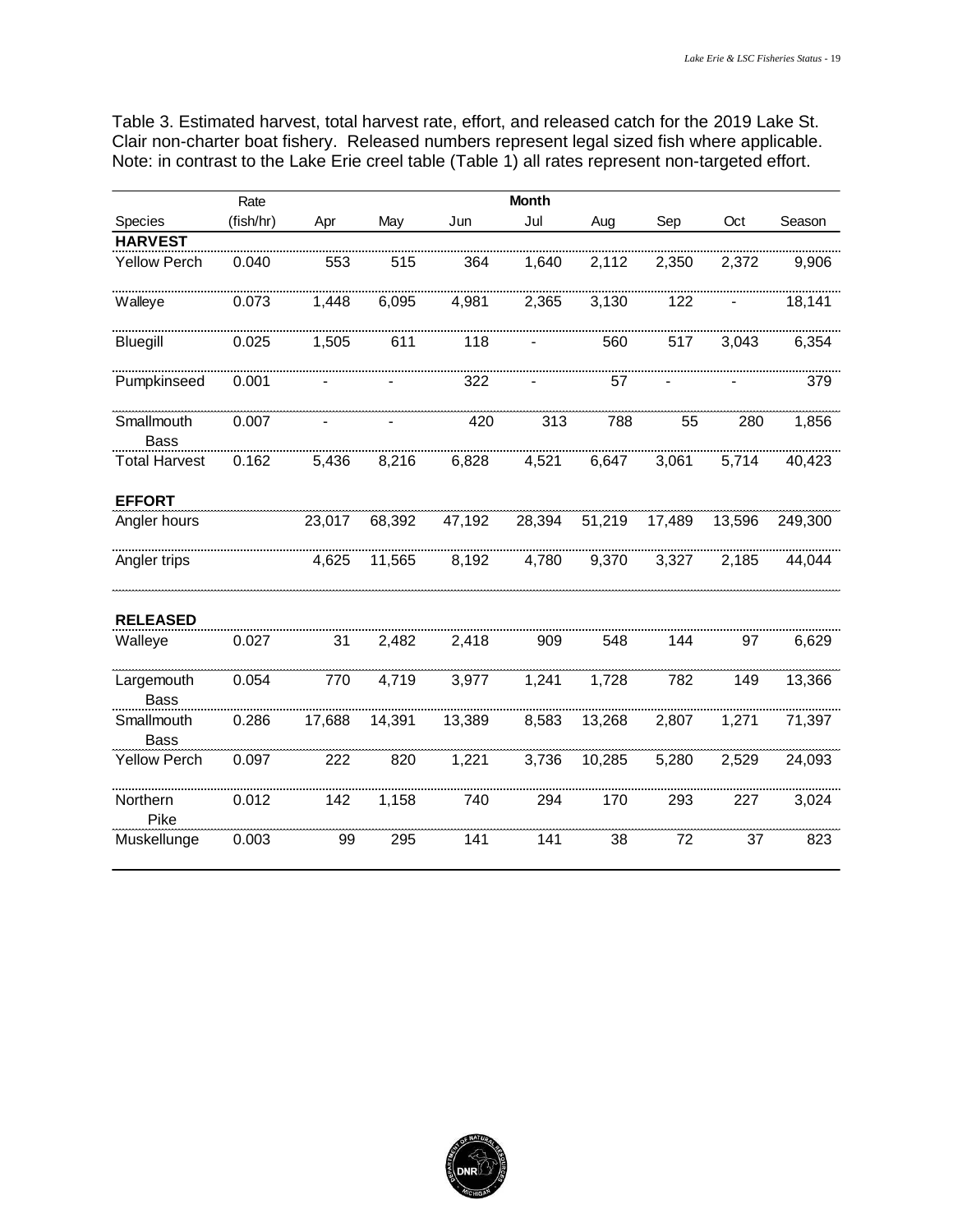|                                        |                |          |          |             |             |                |             | Survey year |          |        |             |        |        |                |      |             |                |          |       |
|----------------------------------------|----------------|----------|----------|-------------|-------------|----------------|-------------|-------------|----------|--------|-------------|--------|--------|----------------|------|-------------|----------------|----------|-------|
| <b>Species</b>                         | 2002           | 2003     | 2004     | 2005        | 2006        | 2007           | 2008        | 2009        | 2010     | 2011   | 2012        | 2013   | 2014   | 2015           | 2016 | 2017        | 2018           | 2019     | Mean  |
| <b>BLACK CRAPPIE</b>                   | $\Omega$       | 0.007    | 0.115    | $\Omega$    | $\mathbf 0$ | $\overline{0}$ | $\Omega$    | 0.015       | 0.009    | 0.055  | 0.075       | 0.041  | 0.008  | $\Omega$       |      | $\Omega$    | $\mathbf 0$    | 0.012    | 0.02  |
| <b>BLUEGILL</b>                        | 0.057          | $\Omega$ | 0.053    | 0.01        | 0.024       | $\Omega$       | 0.053       | $\mathbf 0$ | 0.009    | 0.229  | 0.031       | 0.066  | 0.008  | 0.037          |      | 0.024       | $\Omega$       | $\Omega$ | 0.04  |
| <b>BROWN BULLHEAD</b>                  | 0.024          | 0.01     | 0.015    | $\mathbf 0$ | 0.008       | 0.01           | $\mathbf 0$ | 0.023       | 0.026    | 0.016  | $\mathbf 0$ | 0.075  | 0.008  | $\overline{0}$ |      | 0.027       | 0.096          | 0.024    | 0.02  |
| <b>CHANNEL CATFISH</b>                 | 1.88           | 1.848    | 1.704    | 1.205       | 1.759       | 2.011          | 3.143       | 2.224       | 2.244    | 1.22   | 2.635       | 2.532  | 3.916  | 1.611          |      | 2.052       | 1.014          | 5.077    | 2.24  |
| <b>COMMON CARP</b>                     | $\Omega$       | $\Omega$ | 0.009    | 0.01        | 0.032       | $\Omega$       | $\Omega$    | 0.431       | 0.317    | 0.046  | 0.083       | 0.145  | 0.147  | 0.121          |      | 0.203       | 0.097          | 0.156    | 0.11  |
| <b>WHITE SUCKER</b>                    | 0.135          | 0.081    | 0.12     | 0.101       | 0.103       | 0.331          | 0.146       | 0.062       | 0.161    | 0.218  | 0.025       | 0.158  | 0.314  | 0.123          |      | 0.072       | 0.162          | 0.102    | 0.14  |
| <b>FRESHWATER DRUM</b>                 | 1.301          | 4.013    | 1.683    | 0.361       | 2.265       | 0.474          | 0.356       | 0.593       | 0.655    | 0.516  | 0.349       | 0.38   | 0.249  | 0.21           |      | 0.443       | 0.321          | 0.264    | 0.85  |
| <b>GIZZARD SHAD</b>                    | 0.04           | 0.034    | 0.006    | 0.03        | 0.012       | 0.007          | $\mathbf 0$ | $\mathbf 0$ | $\Omega$ | 0.006  | 0.152       | 0.099  | 0.012  | 0.028          |      | 0.32        | 0.051          | 0.012    | 0.05  |
| <b>GOLDEN REDHORSE</b>                 | 0.005          | 0.013    | 0.019    | 0.021       | 0.024       | 0.01           | $\mathbf 0$ | 0.054       | $\Omega$ | 0.009  | $\mathbf 0$ | 0.049  | 0.015  | 0.042          |      | $\mathbf 0$ | $\mathbf 0$    | $\Omega$ | 0.02  |
| <b>LAKE STURGEON</b>                   | 0.011          | 0.055    | 0.034    | 0.015       | 0.05        | $\overline{0}$ | 0.098       | 0.046       | 0.013    | 0.089  | 0.013       | 0.046  | 0.017  | 0.078          |      | 0.033       | 0.028          | $\Omega$ | 0.04  |
| LARGEMOUTH BASS                        | 0.224          | 0.037    | 0.111    | 0.025       | 0.033       | 0.099          | 0.101       | 0.108       | 0.057    | 0.212  | 0.03        | 0.18   | 0.1    | 0.104          |      | 0.043       | 0.077          | 0.096    | 0.10  |
| MUSKELLUNGE                            | $0.28^{\circ}$ | 0.262    | 0.626    | 0.707       | 0.478       | 0.492          | 0.129       | 0.825       | 0.18     | 0.098  | $\Omega$    | 0.116  | 0.075  | 0.066          |      | 0.026       | 0.006          | 0.024    | 0.26  |
| <b>NORTHERN PIKE</b>                   | 0.895          | 0.146    | 0.575    | 0.87        | 0.864       | 0.655          | 0.547       | 0.705       | 1.023    | 1.106  | 0.697       | 1.544  | 1.673  | 1.512          |      | 1.3         | 1.252          | 1.152    | 0.97  |
| <b>PUMPKINSEED</b>                     | 3.024          | 0.546    | 0.495    | 0.025       | 0.224       | 0.455          | 0.708       | 0.399       | 0.736    | 1.543  | 0.838       | 0.767  | 0.458  | 0.193          |      | 1.573       | 0.156          | 0.138    | 0.72  |
| <b>QUILLBACK</b>                       | 0.221          | 0.132    | 0.262    | 0.07        | 0.277       | 0.063          | 0.268       | 0.34        | 0.323    | 0.248  | 0.056       | 0.152  | 0.233  | 0.023          |      | 0.149       | 0.026          | 0.093    | 0.17  |
| <b>ROCK BASS</b>                       | 30.343         | 13.952   | 14.647   | 6.163       | 15.441      | 21.732         | 22.117      | 29.086      | 53.814   | 23.253 | 36.346      | 19.326 | 8.97   | 15.494         |      | 27.587      | 14.452         | 4.475    | 21.01 |
| SHORTHEAD REDHORSE                     | 1.137          | 1.898    | 0.69     | 0.773       | 1.622       | 0.514          | 0.997       | 0.76        | 1.155    | 1.295  | 0.735       | 0.519  | 0.367  | 0.408          |      | 0.586       | 0.539          | 0.305    | 0.84  |
| SILVER REDHORSE                        | 0.254          | 0.266    | 0.54     | 0.591       | 0.95        | 0.302          | 0.952       | 1.365       | 1.542    | 1.288  | 0.264       | 0.87   | 0.656  | 0.443          |      | 1.112       | 0.448          | 0.423    | 0.72  |
| <b>SMALLMOUTH BASS</b>                 | 4.32           | 8.162    | 2.373    | 1.732       | 3.834       | 5.842          | 2.743       | 3.499       | 8.487    | 6.921  | 4.005       | 3.683  | 3.471  | 2.289          |      | 2.605       | 2.89           | 3.823    | 4.16  |
| <b>TIGER MUSKIE</b>                    | $\Omega$       | $\Omega$ | $\Omega$ | $\mathbf 0$ | $\Omega$    | $\Omega$       | $\Omega$    | $\Omega$    | $\Omega$ | 0.025  | $\Omega$    | 0.011  | 0.006  | O              |      | 0.024       | 0.031          | 0.006    | 0.01  |
| WALLEYE                                | 2.166          | 1.552    | 1.148    | 2.428       | 2.403       | 1.72           | 1.254       | 1.978       | 1.029    | 2.135  | 1.017       | 1.908  | 1.514  | 1.315          |      | 7.18        | 5.513          | 2.978    | 2.31  |
| <b>WHITE BASS</b>                      | 0.031          | 0.052    | 0.031    | $\Omega$    | 0.071       | 0.047          | 0.271       | 0.423       | 0.154    | 0.261  | 1.56        | 0.374  | 0.474  | $\Omega$       |      | 0.333       | 0.112          | 0.024    | 0.25  |
| <b>WHITE PERCH</b>                     | 0.112          | 0.045    | 0.352    | 0.049       | 1.112       | 0.102          | 0.956       | 0.444       | 0.785    | 0.826  | 0.668       | 0.845  | 0.122  | 0.075          |      | 0.197       | 0.438          | 0.502    | 0.45  |
| <b>YELLOW PERCH</b>                    | 3.128          | 0.739    | 2.148    | 0.505       | 0.582       | 2.218          | 2.498       | 0.498       | 0.393    | 1.31   | 1.19        | 0.963  | 0.856  | 1.432          |      | 3.202       | 3.619          | 0.878    | 1.54  |
| Number of net lifts                    | 64             | 50       | 55       | 34          | 42          | 50             | 35          | 22          | 54       | 54     | 39          | 46     | 40     | 36             |      | 36          | 36             | 28       |       |
| Starting date                          | 03-May         | 28-May   | 03-May   | 11-May      | 05-May      | 03-May         | 06-May      | 08-May      | 03-May   | 25-Apr | 25-Apr      | 22-Apr | 24-Apr | 27-Apr         |      | 24-Apr      | 23-Apr         | 22-Apr   |       |
| Ending date                            | 30-May         | 20-Jun   | 26-May   | 25-May      | 24-May      | 22-May         | 20-May      | 20-May      | 24-May   | 25-May | 14-May      | 20-May | 19-May | 18-May         |      | 18-May      | 14-May         | 15-May   |       |
| Starting water temp. ( <sup>O</sup> C) | 9              | 12       | 8        | 9           | 13          | 9              | 13          | 12          | 14       | 9      | 9           | 8      | 8      | 8              |      | 11          | $\overline{7}$ | 6.9      |       |
| Ending water temp. ( <sup>O</sup> C)   | 15             | 16       | 15       | 13          | 13          | 13             | 11          | 14          | 17       | 13     | 14          | 15     | 13     | 14             |      | 13          | 12             | 9.4      |       |
| Average secchi depth (m)               | 1.8            | 2.2      | 1.2      | 2.2         | 1.7         | 2.6            | 2.1         | 1.5         | 1.7      | 1.3    | 1.9         | 1.93   | 2.1    | 3              |      | 1.86        | 2.37           | $2.2*$   |       |

Table 4. Average catch per 24-hour soak time for species during spring trap net surveys in Anchor Bay, Lake St. Clair, 2002-2019.

\*In 2019 we converted to estimating secchi depth through its relationship with water turbidity measurements.